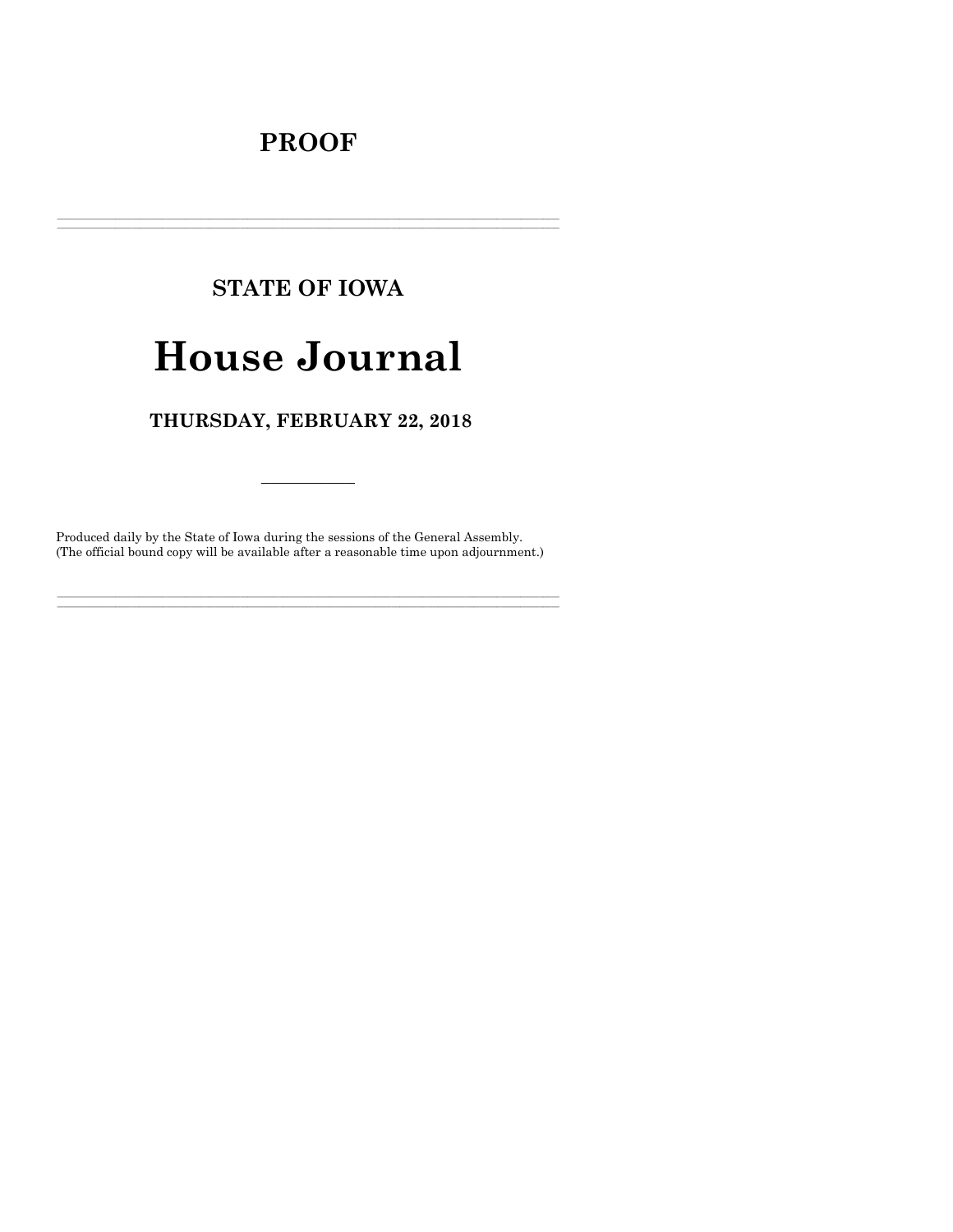## **JOURNAL OF THE HOUSE**

Forty-sixth Calendar Day - Thirty-first Session Day

Hall of the House of Representatives Des Moines, Iowa, Thursday, February 22, 2018

The House met pursuant to adjournment at 8:33 a.m., Speaker Upmeyer in the chair.

Prayer was offered by Pastor Dick Kaiser, Calvary Assembly of God Church, Dexter. He was the guest of Hager of Allamakee.

#### PLEDGE OF ALLEGIANCE

The Pledge of Allegiance was led by Josie and Sidney Arnold from Adel. They are the granddaughters of Watts of Dallas.

The Journal of Wednesday, February 21, 2018, was approved.

#### MESSAGES FROM THE SENATE

The following messages were received from the Senate:

Madam Speaker: I am directed to inform your honorable body that the Senate has on February 21, 2018, passed the following bill in which the concurrence of the House is asked:

[Senate File 2169,](https://www.legis.iowa.gov/legislation/BillBook?ga=87&ba=SF2169) a bill for an act limiting the liability of an alcoholic beverage licensee or permittee for certain alcohol-related injuries.

Also: That the Senate has on February 21, 2018, passed the following bill in which the concurrence of the House is asked:

[Senate File 2229](https://www.legis.iowa.gov/legislation/BillBook?ga=87&ba=SF2229), a bill for an act relating to obtaining a mechanic's lien when a person takes collateral security on a contract for furnishing material or performing labor.

Also: That the Senate has on February 21, 2018, passed the following bill in which the concurrence of the House is asked:

[Senate File 2235,](https://www.legis.iowa.gov/legislation/BillBook?ga=87&ba=SF2235) a bill for an act relating to criminal acts committed on or against critical infrastructure and providing penalties.

Also: That the Senate has on February 21, 2018, passed the following bill in which the concurrence of the House is asked: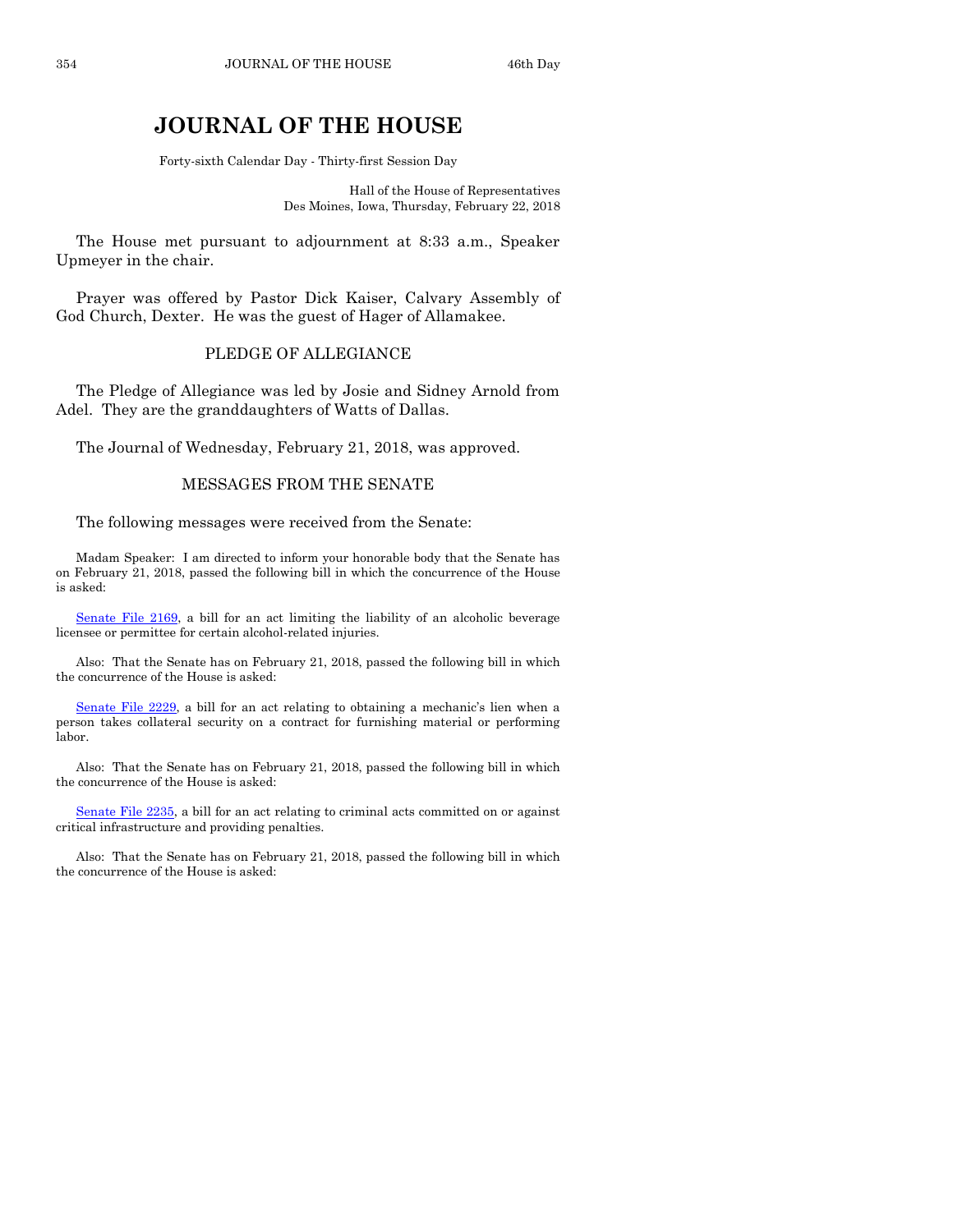[Senate File 2256,](https://www.legis.iowa.gov/legislation/BillBook?ga=87&ba=SF2256) a bill for an act relating to campaign finance, including electronic filing requirements for statements and reports filed with the ethics and campaign disclosure board and disclosure requirements for contributions made to candidates or committees.

Also: That the Senate has on February 21, 2018, passed the following bill in which the concurrence of the House is asked:

[Senate File 2262,](https://www.legis.iowa.gov/legislation/BillBook?ga=87&ba=SF2262) a bill for an act relating to final-stage motor vehicle manufacturers.

Also: That the Senate has on February 21, 2018, passed the following bill in which the concurrence of the House is asked:

[Senate File 2306,](https://www.legis.iowa.gov/legislation/BillBook?ga=87&ba=SF2306) a bill for an act concerning the notification by the ethics and campaign disclosure board of certain candidates that an amended disclosure report has been filed by another candidate.

W. CHARLES SMITHSON, Secretary

#### INTRODUCTION OF BILLS

**[House File 2459,](https://www.legis.iowa.gov/legislation/BillBook?ga=87&ba=HF2459)** by Kressig, a bill for an act exempting from the state sales tax the purchase price of tangible personal property sold to a nonprofit food bank.

Read first time and referred to committee on **Ways and Means.**

**[House File 2460,](https://www.legis.iowa.gov/legislation/BillBook?ga=87&ba=HF2460)** by committee on State Government, a bill for an act relating to alcoholic beverage control and matters under the purview of the alcoholic beverages division of the department of commerce.

Read first time and placed on the **calendar.**

**[House File 2461,](https://www.legis.iowa.gov/legislation/BillBook?ga=87&ba=HF2461)** by committee on Judiciary, a bill for an act relating to the boards of directors of public corporations, and including effective date provisions.

Read first time and placed on the **calendar.**

**[House File 2462,](https://www.legis.iowa.gov/legislation/BillBook?ga=87&ba=HF2462)** by committee on Human Resources, a bill for an act relating to programs and activities under the purview of the department of human services.

Read first time and placed on the **calendar.**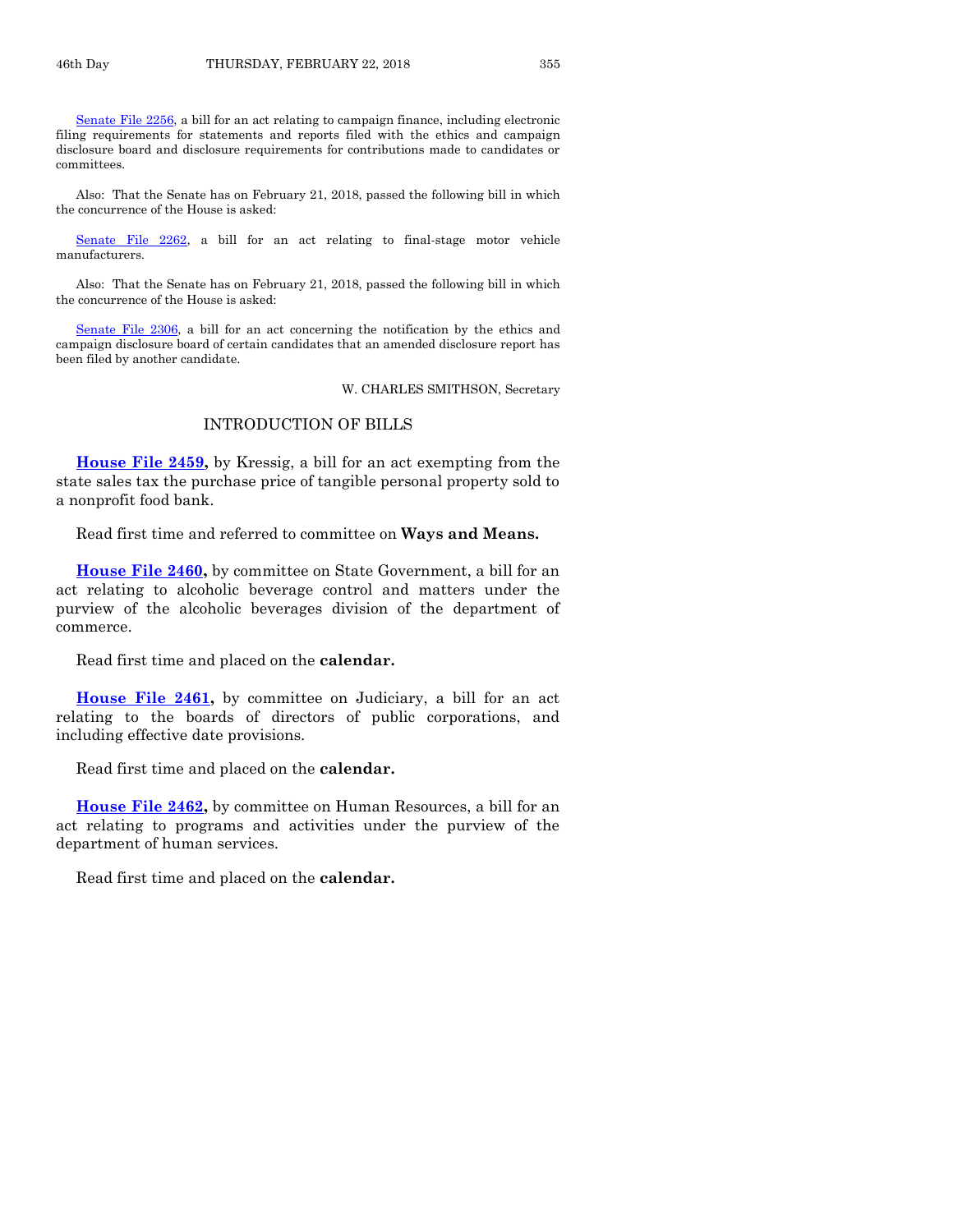#### SENATE MESSAGES CONSIDERED

**[Senate File 2137](https://www.legis.iowa.gov/legislation/BillBook?ga=87&ba=SF2137),** by committee on Education, a bill for an act relating to school bus route ride time limitations.

Read first time and referred to committee on **Education.**

**[Senate File 2235](https://www.legis.iowa.gov/legislation/BillBook?ga=87&ba=SF2235)**, by committee on Judiciary, a bill for an act relating to criminal acts committed on or against critical infrastructure and providing penalties.

Read first time and **passed on file.**

[Senate File 2274](https://www.legis.iowa.gov/legislation/BillBook?ga=87&ba=SF2274), by committee on Education, a bill for an act requiring the department of education to include references to state or federal statutory or regulatory provisions necessitating the inclusion of information in reports filed with the department.

Read first time and referred to committee on **Education.**

**[Senate File 2289](https://www.legis.iowa.gov/legislation/BillBook?ga=87&ba=SF2289)**, by committee on State Government, a bill for an act relating to the joint exercise of government powers by federally recognized Indian tribes.

Read first time and **passed on file.**

#### ADOPTION OF [HOUSE RESOLUTION 104](https://www.legis.iowa.gov/legislation/BillBook?ga=87&ba=HR104)

Hagenow of Polk called up for consideration **[House Resolution 104,](https://www.legis.iowa.gov/legislation/BillBook?ga=87&ba=HR104)** a resolution honoring and commemorating the city of Buxton.

Sheets of Appanoose moved [House Resolution 104.](https://www.legis.iowa.gov/legislation/BillBook?ga=87&ba=HR104)

The motion prevailed and the resolution was adopted.

The House stood at ease at 8:51 a.m., until the fall of the gavel.

The House resumed session at 10:10 a.m., Windschitl of Harrison in the chair.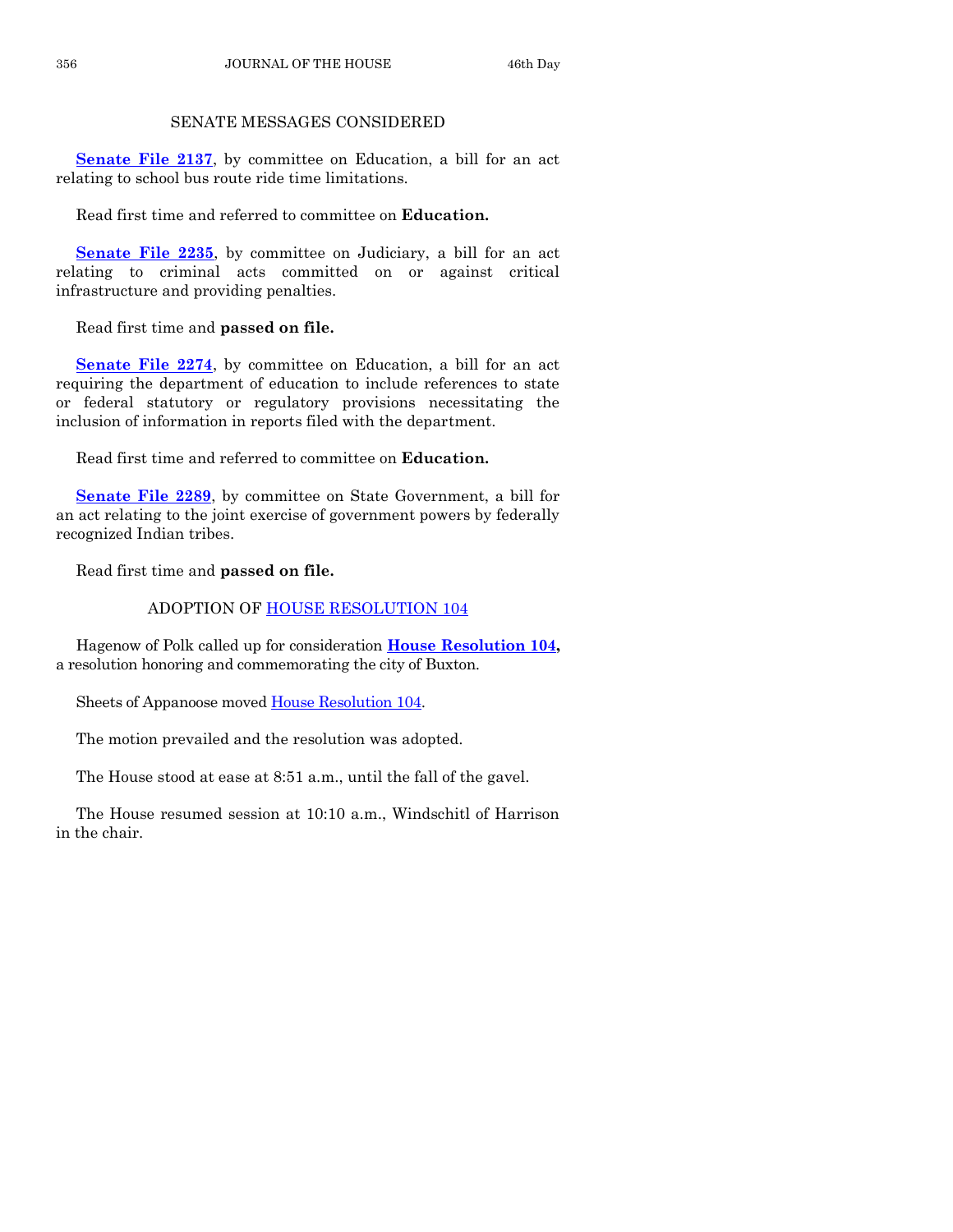#### CONSIDERATION OF BILLS Regular Calendar

**[House File 2171,](https://www.legis.iowa.gov/legislation/BillBook?ga=87&ba=HF2171)** a bill for an act relating to stopping payment on a negotiable instrument by using an electronic record in lieu of a writing, was taken up for consideration.

Lundgren of Dubuque moved that the bill be read a last time now and placed upon its passage which motion prevailed and the bill was read a last time.

On the question "Shall the bill pass?" [\(H.F. 2171\)](https://www.legis.iowa.gov/legislation/BillBook?ga=87&ba=HF2171)

The ayes were, 95:

| Abdul-Samad              | Anderson     | Bacon             | Baltimore  |
|--------------------------|--------------|-------------------|------------|
| Baudler                  | Baxter       | Bearinger         | Bennett    |
| Bergan                   | <b>Best</b>  | Bloomingdale      | Bossman    |
| Breckenridge             | Brown-Powers | Carlson           | Cohoon     |
| Cownie                   | Devoe        | Dolecheck         | Finkenauer |
| Forbes                   | Fry          | Gaines            | Gaskill    |
| Gassman                  | Grassley     | Gustafson         | Hagenow    |
| Hager                    | Hall         | Hanusa            | Heartsill  |
| Heaton                   | Heddens      | Hein              | Highfill   |
| Hinson                   | Holt         | Holz              | Hunter     |
| Huseman                  | Isenhart     | Jacobsen          | Jacoby     |
| Jones                    | Kacena       | Kaufmann          | Kearns     |
| Kerr                     | Klein        | Koester           | Kressig    |
| Kurth                    | Landon       | Lensing           | Lundgren   |
| Mascher                  | Maxwell      | McConkey          | McKean     |
| Meyer                    | Miller, H.   | Miller, P.        | Mohr       |
| Mommsen                  | Moore        | Oldson            | Olson      |
| Ourth                    | Paustian     | Pettengill        | Prichard   |
| Rizer                    | Rogers       | Running-Marquardt | Salmon     |
| Sexton                   | Sheets       | Sieck             | Smith, M.  |
| Smith, R.                | Staed        | Steckman          | Taylor, R. |
| Taylor, T.               | Thede        | Upmeyer, Spkr.    | Watts      |
| Wheeler                  | Wills        | Winckler          | Wolfe      |
| Worthan                  | Zumbach      | Windschitl,       |            |
|                          |              | Presiding         |            |
| The nays were, none.     |              |                   |            |
| Absent or not voting, 5: |              |                   |            |

Fisher Nielsen Nunn Vander Linden Wessel-Kroeschell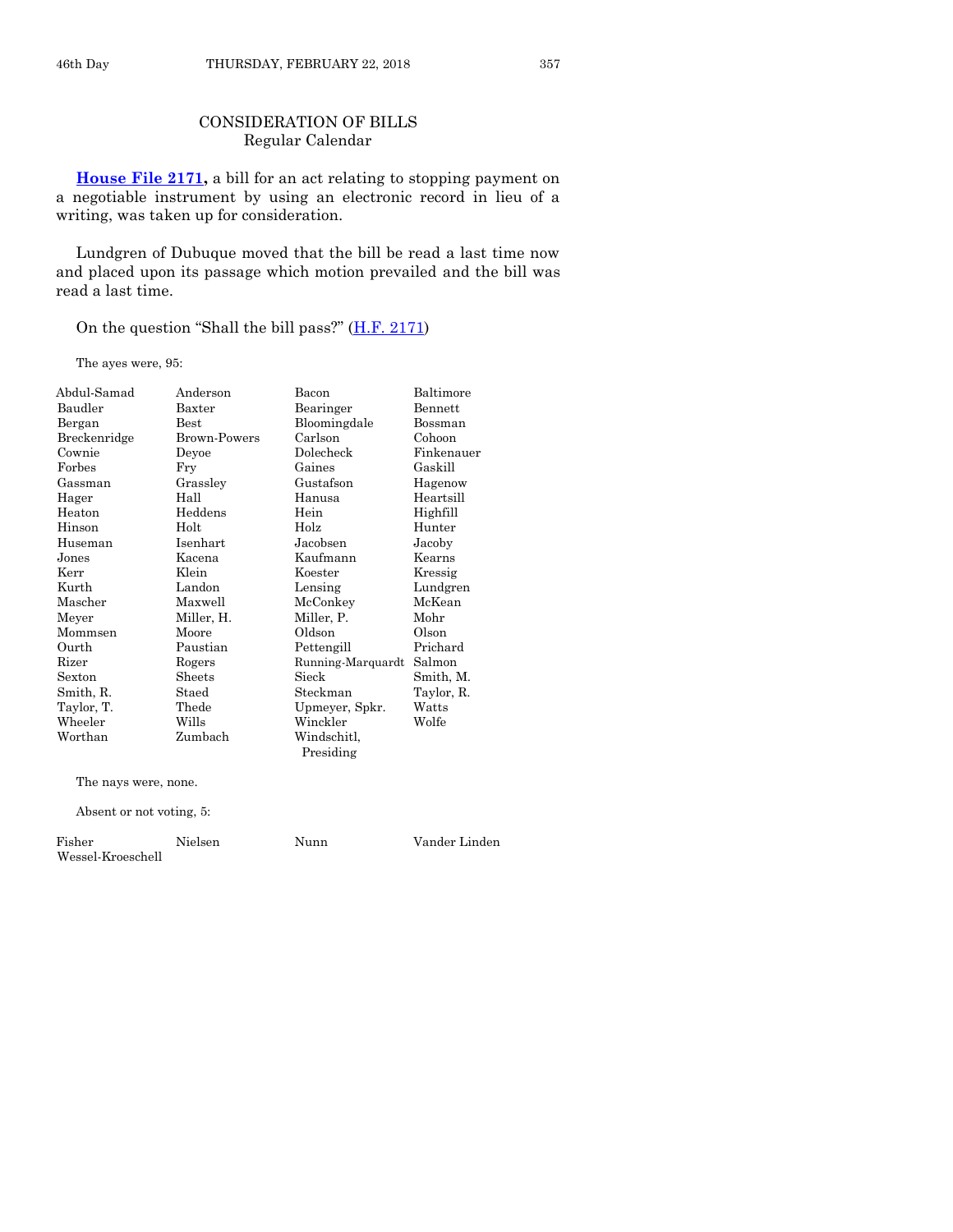The bill having received a constitutional majority was declared to have passed the House and the title was agreed to.

**[House File 2255,](https://www.legis.iowa.gov/legislation/BillBook?ga=87&ba=HF2255)** a bill for an act relating to the possession of contraband in or on the grounds of a community-based correctional facility, and providing penalties, was taken up for consideration.

Worthan of Buena Vista moved that the bill be read a last time now and placed upon its passage which motion prevailed and the bill was read a last time.

On the question "Shall the bill pass?"  $(H.F. 2255)$  $(H.F. 2255)$ 

The ayes were, 85:

| Abdul-Samad              | Bacon      | Baltimore      | Baudler             |
|--------------------------|------------|----------------|---------------------|
| Baxter                   | Bearinger  | Bergan         | <b>Best</b>         |
| Bloomingdale             | Bossman    | Breckenridge   | <b>Brown-Powers</b> |
| Carlson                  | Cohoon     | Cownie         | Deyoe               |
| Dolecheck                | Finkenauer | Forbes         | Fry                 |
| Gaines                   | Gassman    | Grassley       | Gustafson           |
| Hagenow                  | Hager      | Hall           | Hanusa              |
| Heartsill                | Heaton     | Heddens        | Hein                |
| Highfill                 | Hinson     | Holt           | Holz                |
| Hunter                   | Huseman    | Jacobsen       | Jacoby              |
| Jones                    | Kacena     | Kaufmann       | Kearns              |
| Kerr                     | Klein      | Koester        | Kressig             |
| Kurth                    | Landon     | Lundgren       | Maxwell             |
| McConkey                 | McKean     | Meyer          | Miller, H.          |
| Miller, P.               | Mohr       | Mommsen        | Moore               |
| Oldson                   | Olson      | Ourth          | Paustian            |
| Pettengill               | Prichard   | Rizer          | Rogers              |
| Running-Marquardt        | Salmon     | Sexton         | Sheets              |
| Sieck                    | Smith, M.  | Staed          | Taylor, R.          |
| Taylor, T.               | Thede      | Upmeyer, Spkr. | Watts               |
| Wheeler                  | Wills      | Worthan        | Zumbach             |
| Windschitl,              |            |                |                     |
| Presiding                |            |                |                     |
| The nays were, 10:       |            |                |                     |
| Anderson                 | Bennett    | Gaskill        | Isenhart            |
| Lensing                  | Mascher    | Smith, R.      | Steckman            |
| Winckler                 | Wolfe      |                |                     |
| Absent or not voting, 5: |            |                |                     |
| Fisher                   | Nielsen    | Nunn           | Vander Linden       |
| Wessel-Kroeschell        |            |                |                     |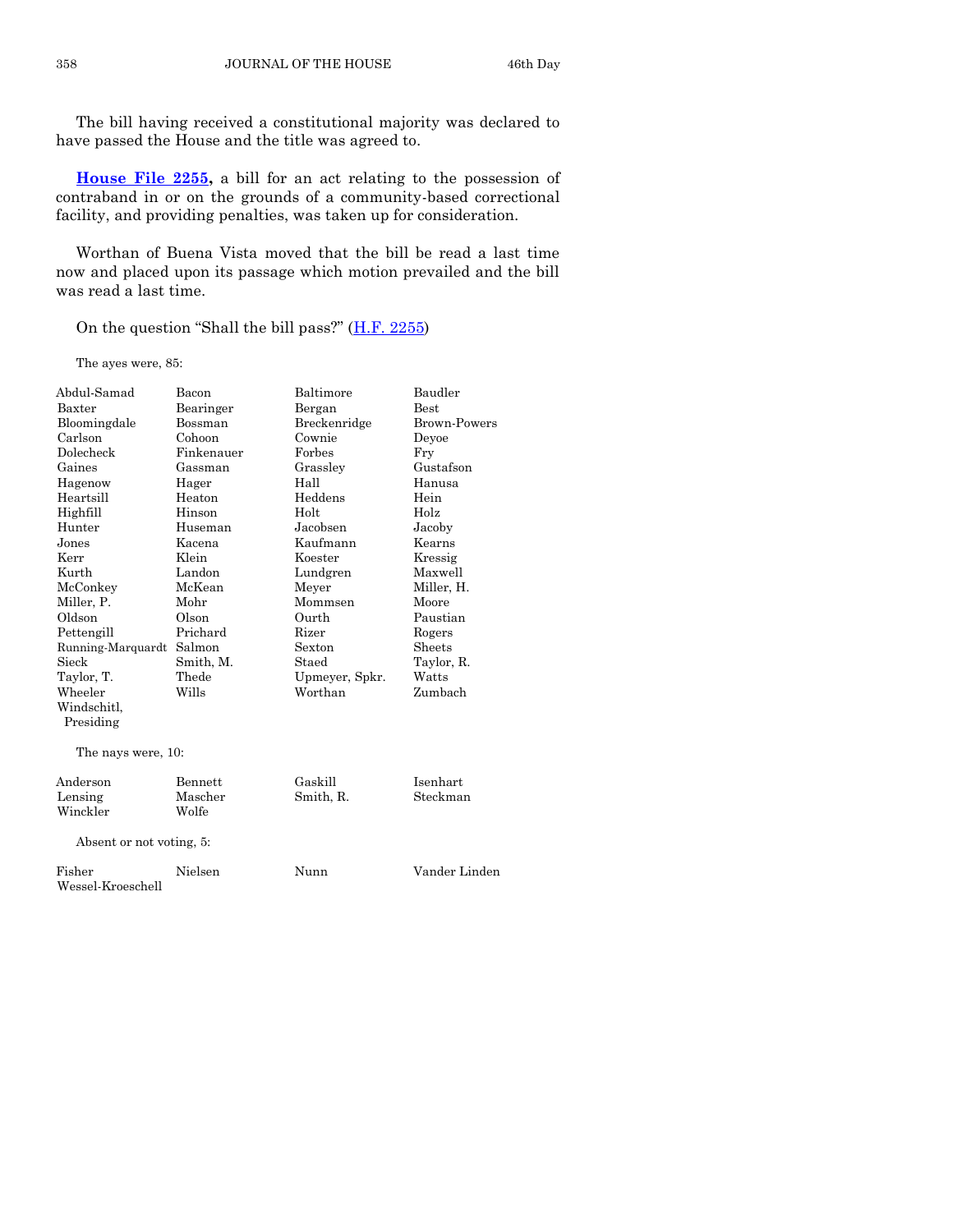The bill having received a constitutional majority was declared to have passed the House and the title was agreed to.

**[House File 2300,](https://www.legis.iowa.gov/legislation/BillBook?ga=87&ba=HF2300)** a bill for an act relating to the practice of certain professions and limited liability companies and professional corporations and including effective date provisions, was taken up for consideration.

Bossman of Woodbury offered amendment H–[8065](https://www.legis.iowa.gov/legislation/BillBook?ga=87&ba=H8065) filed by him and moved its adoption.

Amendment H-[8065](https://www.legis.iowa.gov/legislation/BillBook?ga=87&ba=H8065) was adopted.

Bossman of Woodbury moved that the bill be read a last time now and placed upon its passage which motion prevailed and the bill was read a last time.

On the question "Shall the bill pass?" ([H.F. 2300\)](https://www.legis.iowa.gov/legislation/BillBook?ga=87&ba=HF2300)

The ayes were, 95:

| Abdul-Samad  | Anderson            | Bacon             | Baltimore  |
|--------------|---------------------|-------------------|------------|
| Baudler      | Baxter              | Bearinger         | Bennett    |
| Bergan       | $_{\rm Best}$       | Bloomingdale      | Bossman    |
| Breckenridge | <b>Brown-Powers</b> | Carlson           | Cohoon     |
| Cownie       | Deyoe               | Dolecheck         | Finkenauer |
| Forbes       | Fry                 | Gaines            | Gaskill    |
| Gassman      | Grassley            | Gustafson         | Hagenow    |
| Hager        | Hall                | Hanusa            | Heartsill  |
| Heaton       | Heddens             | Hein              | Highfill   |
| Hinson       | Holt                | Holz              | Hunter     |
| Huseman      | Isenhart            | Jacobsen          | Jacoby     |
| Jones        | Kacena              | Kaufmann          | Kearns     |
| Kerr         | Klein               | Koester           | Kressig    |
| Kurth        | Landon              | Lensing           | Lundgren   |
| Mascher      | Maxwell             | McConkey          | McKean     |
| Meyer        | Miller, H.          | Miller, P.        | Mohr       |
| Mommsen      | Moore               | Oldson            | Olson      |
| Ourth        | Paustian            | Pettengill        | Prichard   |
| Rizer        | Rogers              | Running-Marquardt | Salmon     |
| Sexton       | Sheets              | Sieck             | Smith, M.  |
| Smith, R.    | Staed               | Steckman          | Taylor, R. |
| Taylor, T.   | Thede               | Upmeyer, Spkr.    | Watts      |
| Wheeler      | Wills               | Winckler          | Wolfe      |
| Worthan      | Zumbach             | Windschitl,       |            |
|              |                     | Presiding         |            |

The nays were, none.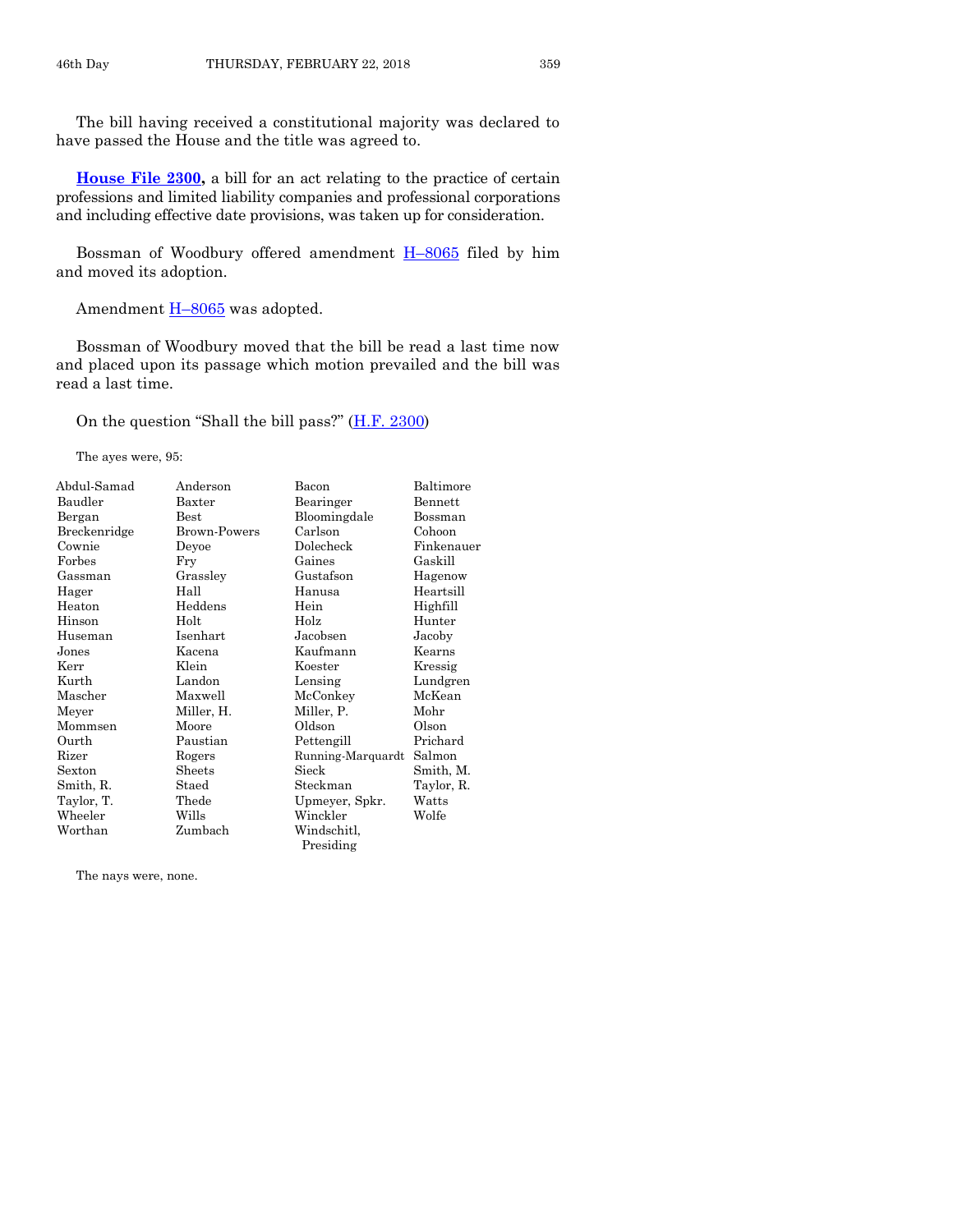Absent or not voting, 5:

| Fisher            | Nielsen | Nunn | Vander Linden |
|-------------------|---------|------|---------------|
| Wessel-Kroeschell |         |      |               |

The bill having received a constitutional majority was declared to have passed the House and the title was agreed to.

**[House File 2348,](https://www.legis.iowa.gov/legislation/BillBook?ga=87&ba=HF2348)** a bill for an act relating to nonsubstantive Code corrections, with report of committee recommending amendment and passage, was taken up for consideration.

Paustian of Scott offered amendment  $H-8011$  $H-8011$  filed by the committee on Judiciary and moved its adoption.

The committee amendment  $H-8011$  $H-8011$  was adopted.

Paustian of Scott moved that the bill be read a last time now and placed upon its passage which motion prevailed and the bill was read a last time.

On the question "Shall the bill pass?"  $(H.F. 2348)$  $(H.F. 2348)$ 

The ayes were, 95:

| Abdul-Samad         | Anderson         | Bacon             | Baltimore  |
|---------------------|------------------|-------------------|------------|
| Baudler             | Baxter           | Bearinger         | Bennett    |
| Bergan              | $_{\rm Best}$    | Bloomingdale      | Bossman    |
| <b>Breckenridge</b> | Brown-Powers     | Carlson           | Cohoon     |
| Cownie              | Deyoe            | Dolecheck         | Finkenauer |
| Forbes              | Fry              | Gaines            | Gaskill    |
| Gassman             | Grassley         | Gustafson         | Hagenow    |
| Hager               | Hall             | Hanusa            | Heartsill  |
| Heaton              | Heddens          | Hein              | Highfill   |
| Hinson              | Holt             | Holz              | Hunter     |
| Huseman             | Isenhart         | Jacobsen          | Jacoby     |
| Jones               | Kacena           | Kaufmann          | Kearns     |
| Kerr                | Klein            | Koester           | Kressig    |
| Kurth               | Landon           | Lensing           | Lundgren   |
| Mascher             | Maxwell          | McConkey          | McKean     |
| Meyer               | Miller, H.       | Miller, P.        | Mohr       |
| Mommsen             | Moore            | Oldson            | Olson      |
| Ourth               | Paustian         | Pettengill        | Prichard   |
| Rizer               | Rogers           | Running-Marquardt | Salmon     |
| Sexton              | $_{\rm{Sheets}}$ | Sieck             | Smith, M.  |
| Smith, R.           | Staed            | Steckman          | Taylor, R. |
| Taylor, T.          | Thede            | Upmeyer, Spkr.    | Watts      |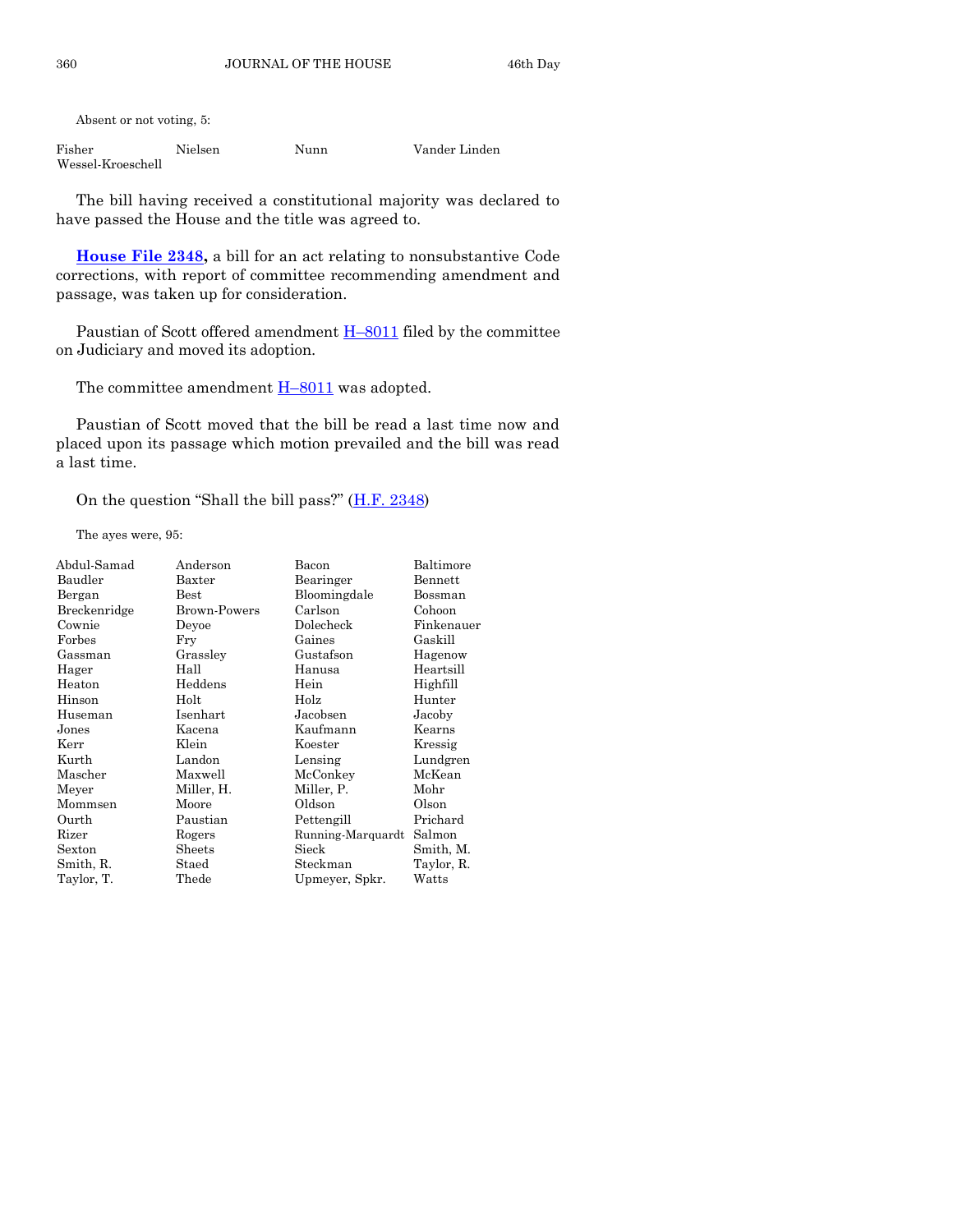| Wheeler<br>Worthan          | Wills<br>Zumbach | Winckler<br>Windschitl,<br>Presiding | Wolfe         |
|-----------------------------|------------------|--------------------------------------|---------------|
| The nays were, none.        |                  |                                      |               |
| Absent or not voting, 5:    |                  |                                      |               |
| Fisher<br>Wessel-Kroeschell | Nielsen          | Nunn                                 | Vander Linden |

The bill having received a constitutional majority was declared to have passed the House and the title was agreed to.

**[House File 2351,](https://www.legis.iowa.gov/legislation/BillBook?ga=87&ba=HF2351)** a bill for an act relating to continuation of health care coverage for certain surviving spouses and children of peace officers killed in the line of duty, and including effective date and retroactive applicability provisions, was taken up for consideration.

Sexton of Calhoun asked and received unanimous consent to withdraw amendment  $H$ –[8082](https://www.legis.iowa.gov/legislation/BillBook?ga=87&ba=H8082) filed by him on February 21, 2018.

Holt of Crawford rose on a point of order under Rule 10, decorum in debate.

The Speaker ruled the point well taken.

Sexton of Calhoun moved that the bill be read a last time now and placed upon its passage which motion prevailed and the bill was read a last time.

On the question "Shall the bill pass?"  $(H.F. 2351)$  $(H.F. 2351)$ 

The ayes were, 95:

| Abdul-Samad  | Anderson            | Bacon        | Baltimore  |
|--------------|---------------------|--------------|------------|
| Baudler      | Baxter              | Bearinger    | Bennett    |
| Bergan       | Best                | Bloomingdale | Bossman    |
| Breckenridge | <b>Brown-Powers</b> | Carlson      | Cohoon     |
| Cownie       | Devoe               | Dolecheck    | Finkenauer |
| Forbes       | Fry                 | Gaines       | Gaskill    |
| Gassman      | Grassley            | Gustafson    | Hagenow    |
| Hager        | Hall                | Hanusa       | Heartsill  |
| Heaton       | Heddens             | Hein         | Highfill   |
| Hinson       | Holt                | Holz         | Hunter     |
| Huseman      | Isenhart            | Jacobsen     | Jacoby     |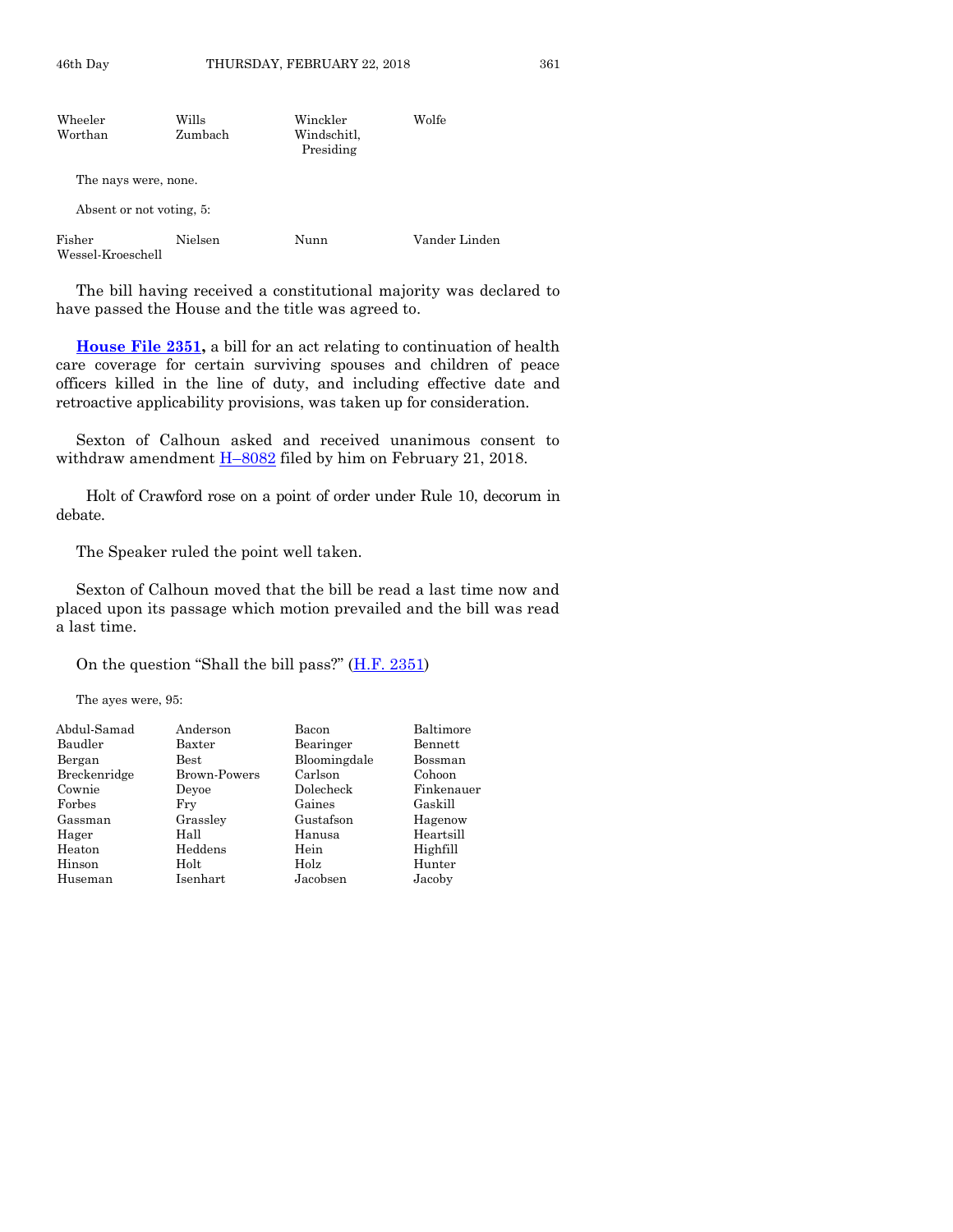#### 362 JOURNAL OF THE HOUSE 46th Day

| Jones                    | Kacena     | Kaufmann          | Kearns        |
|--------------------------|------------|-------------------|---------------|
| Kerr                     | Klein      | Koester           | Kressig       |
| Kurth                    | Landon     | Lensing           | Lundgren      |
| Mascher                  | Maxwell    | McConkey          | McKean        |
| Meyer                    | Miller, H. | Miller, P.        | Mohr          |
| Mommsen                  | Moore      | Oldson            | Olson         |
| Ourth                    | Paustian   | Pettengill        | Prichard      |
| Rizer                    | Rogers     | Running-Marquardt | Salmon        |
| Sexton                   | Sheets     | Sieck             | Smith, M.     |
| Smith, R.                | Staed      | Steckman          | Taylor, R.    |
| Taylor, T.               | Thede      | Upmeyer, Spkr.    | Watts         |
| Wheeler                  | Wills      | Winckler          | Wolfe         |
| Worthan                  | Zumbach    | Windschitl.       |               |
|                          |            | Presiding         |               |
| The nays were, none.     |            |                   |               |
| Absent or not voting, 5: |            |                   |               |
| Fisher                   | Nielsen    | Nunn              | Vander Linden |

The bill having received a constitutional majority was declared to have passed the House and the title was agreed to.

**[House File 2356,](https://www.legis.iowa.gov/legislation/BillBook?ga=87&ba=HF2356)** a bill for an act relating to agreements between individuals and health care professionals for the provision of certain primary care health services for a service charge that covers an agreed upon period of time, was taken up for consideration.

Winckler of Scott offered amendment  $H-8071$  $H-8071$  filed by her.

Winckler of Scott offered amendment  $H$ –[8084,](https://www.legis.iowa.gov/legislation/BillBook?ga=87&ba=H8084) to amendment  $H$ –[8071,](https://www.legis.iowa.gov/legislation/BillBook?ga=87&ba=H8071) filed by her from the floor and moved its adoption.

Amendment  $\underline{H-8084}$ , to amendment  $\underline{H-8071}$ , was adopted.

Winckler of Scott moved the adoption of amendment  $H-8071$ , as amended.

Roll call was requested by Winckler of Scott and Abdul-Samad of Polk.

On the question "Shall amendment  $H-8071$ , as amended, be adopted?" [\(H.F. 2356\)](https://www.legis.iowa.gov/legislation/BillBook?ga=87&ba=HF2356)

Wessel-Kroeschell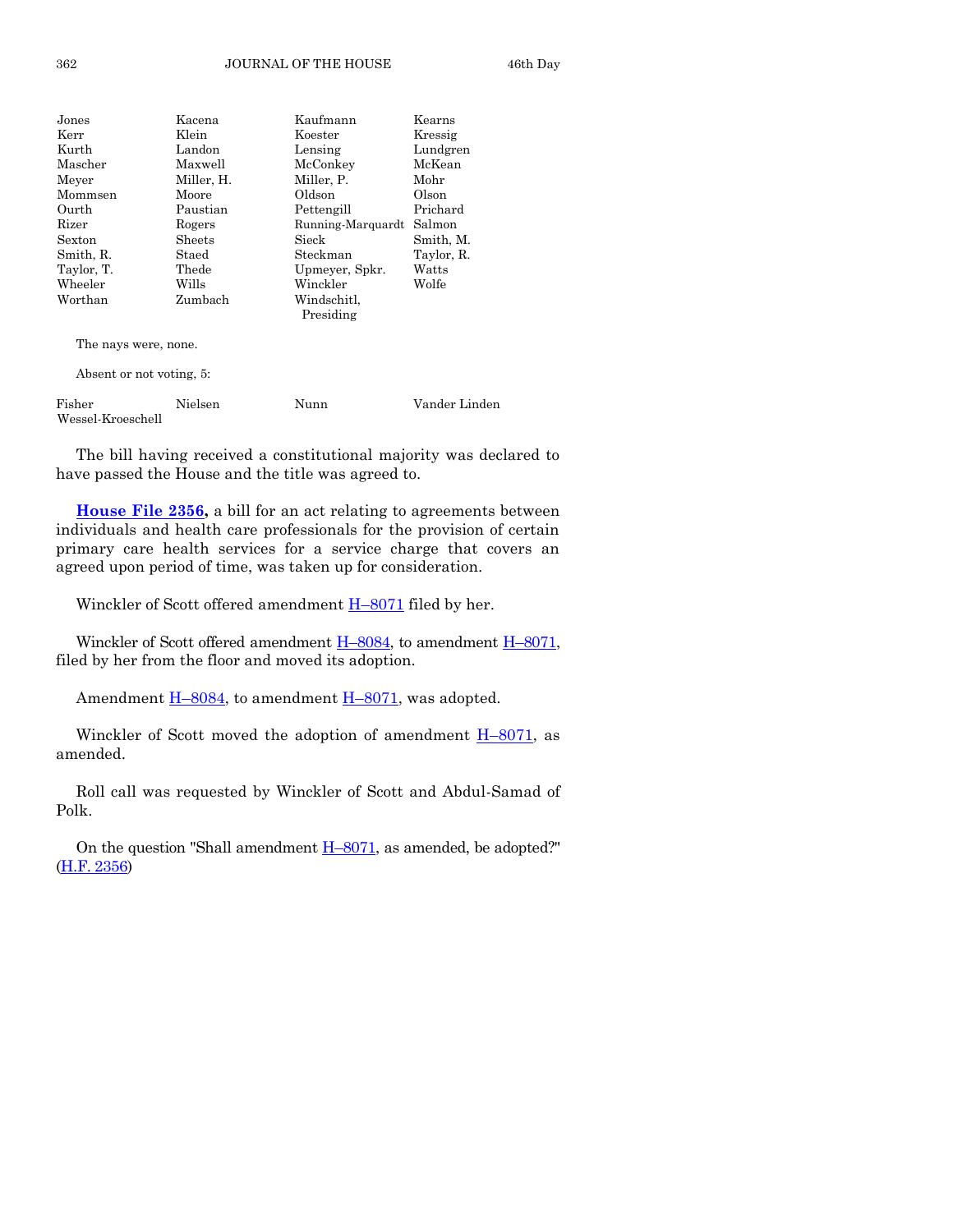The ayes were, 39:

| Abdul-Samad              | Anderson            | Bearinger         | Bennett     |
|--------------------------|---------------------|-------------------|-------------|
| Breckenridge             | <b>Brown-Powers</b> | Cohoon            | Finkenauer  |
| Forbes                   | Gaines              | Gaskill           | Hall        |
| Heddens                  | Hunter              | Isenhart          | Jacoby      |
| Kacena                   | Kearns              | Kressig           | Kurth       |
| Lensing                  | Mascher             | McConkey          | Meyer       |
| Miller, H.               | Miller, P.          | Oldson            | Olson       |
| Ourth                    | Prichard            | Running-Marquardt | Smith, M.   |
| Smith, R.                | Staed               | Steckman          | Taylor, T.  |
| Thede                    | Winckler            | Wolfe             |             |
| The nays were, 56:       |                     |                   |             |
| Bacon                    | Baltimore           | Baudler           | Baxter      |
| Bergan                   | <b>Best</b>         | Bloomingdale      | Bossman     |
| Carlson                  | Cownie              | Devoe             | Dolecheck   |
| Fry                      | Gassman             | Grassley          | Gustafson   |
| Hagenow                  | Hager               | Hanusa            | Heartsill   |
| Heaton                   | Hein                | Highfill          | Hinson      |
| Holt                     | Holz                | Huseman           | Jacobsen    |
| Jones                    | Kaufmann            | Kerr              | Klein       |
| Koester                  | Landon              | Lundgren          | Maxwell     |
| McKean                   | Mohr                | Mommsen           | Moore       |
| Paustian                 | Pettengill          | Rizer             | Rogers      |
| Salmon                   | Sexton              | Sheets            | Sieck       |
| Taylor, R.               | Upmeyer, Spkr.      | Watts             | Wheeler     |
| Wills                    | Worthan             | Zumbach           | Windschitl. |
|                          |                     |                   | Presiding   |
| Absent or not voting, 5: |                     |                   |             |

Fisher Nielsen Nunn Vander Linden Wessel-Kroeschell

Amendment  $H=8071$ , as amended, lost.

Heddens of Story offered amendment H-[8072](https://www.legis.iowa.gov/legislation/BillBook?ga=87&ba=H8072) filed by her and Anderson of Polk.

Heaton of Henry rose on a point of order that amendment  $H-8072$  $H-8072$ was not germane.

The Speaker ruled the point well taken and amendment  $H-8072$  $H-8072$ not germane.

Heddens of Story asked for unanimous consent to suspend the rules to consider amendment H–[8072.](https://www.legis.iowa.gov/legislation/BillBook?ga=87&ba=H8072)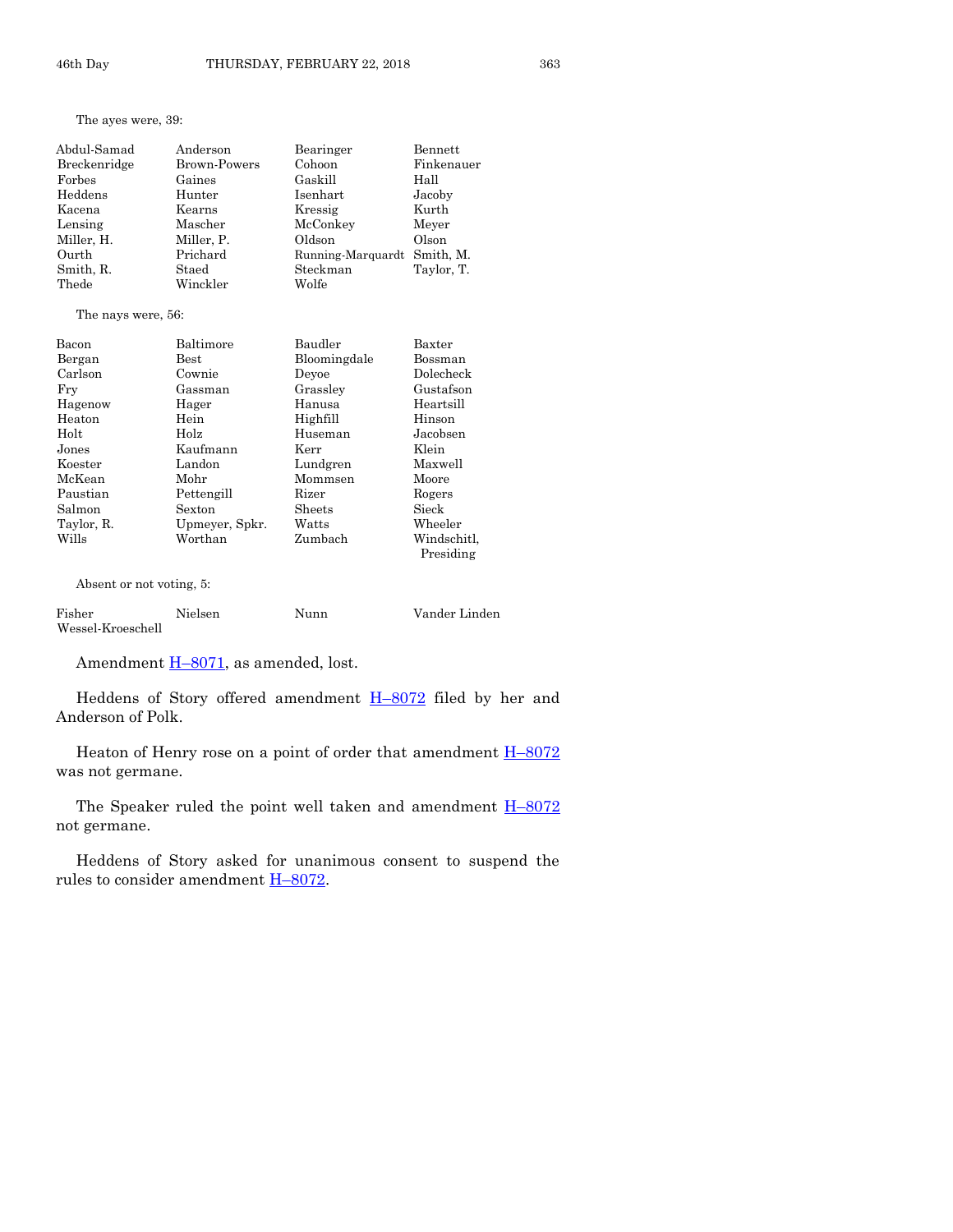Objection was raised.

Heddens of Story moved to suspend the rules to consider amendment H–[8072.](https://www.legis.iowa.gov/legislation/BillBook?ga=87&ba=H8072)

Roll call was requested by Heddens of Story and Olson of Polk.

On the question "Shall the rules be suspended to consider amendment H–[8072?](https://www.legis.iowa.gov/legislation/BillBook?ga=87&ba=H8072)" (H.F. [2356\)](https://www.legis.iowa.gov/legislation/BillBook?ga=87&ba=HF2356)

The ayes were, 39:

| Abdul-Samad                                          | Anderson                                               | Bearinger                                                    | <b>Bennett</b>                            |
|------------------------------------------------------|--------------------------------------------------------|--------------------------------------------------------------|-------------------------------------------|
| Breckenridge                                         | Brown-Powers                                           | Cohoon                                                       | Finkenauer                                |
| Forbes                                               | Gaines                                                 | Gaskill                                                      | Hall                                      |
| Heddens                                              | Hunter                                                 | <b>Isenhart</b>                                              | Jacoby                                    |
| Kacena                                               | Kearns                                                 | Kressig                                                      | Kurth                                     |
| Lensing<br>Miller, H.<br>Ourth<br>Smith, R.<br>Thede | Mascher<br>Miller, P.<br>Prichard<br>Staed<br>Winckler | McConkey<br>Oldson<br>Running-Marquardt<br>Steckman<br>Wolfe | Meyer<br>Olson<br>Smith, M.<br>Taylor, T. |

The nays were, 56:

| Bacon      | Baltimore      | Baudler      | Baxter                   |
|------------|----------------|--------------|--------------------------|
| Bergan     | Best           | Bloomingdale | Bossman                  |
| Carlson    | Cownie         | Devoe        | Dolecheck                |
| Fry        | Gassman        | Grassley     | Gustafson                |
| Hagenow    | Hager          | Hanusa       | Heartsill                |
| Heaton     | Hein           | Highfill     | Hinson                   |
| Holt       | Holz           | Huseman      | Jacobsen                 |
| Jones      | Kaufmann       | Kerr         | Klein                    |
| Koester    | Landon         | Lundgren     | Maxwell                  |
| McKean     | Mohr           | Mommsen      | Moore                    |
| Paustian   | Pettengill     | Rizer        | Rogers                   |
| Salmon     | Sexton         | Sheets       | Sieck                    |
| Taylor, R. | Upmeyer, Spkr. | Watts        | Wheeler                  |
| Wills      | Worthan        | Zumbach      | Windschitl,<br>Presiding |

Absent or not voting, 5:

| Fisher            | Nielsen | Nunn | Vander Linden |
|-------------------|---------|------|---------------|
| Wessel-Kroeschell |         |      |               |

The motion to suspend the rules lost.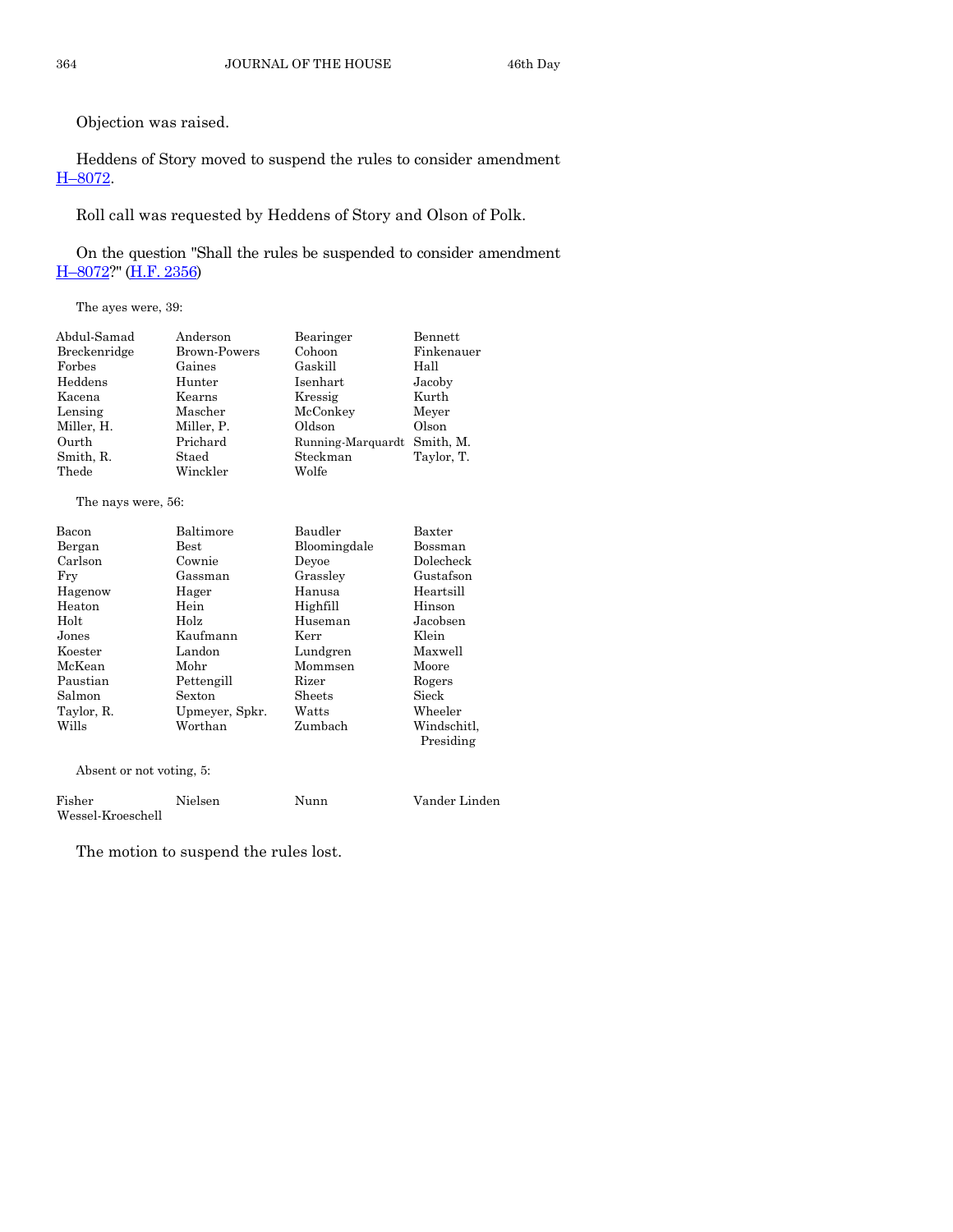Heddens of Story offered amendment H–[8073](https://www.legis.iowa.gov/legislation/BillBook?ga=87&ba=H8073) filed by her and Anderson of Polk.

Heaton of Henry rose on a point of order that amendment  $H-8073$  $H-8073$ was not germane.

The Speaker ruled the point well taken and amendment  $H-8073$  $H-8073$ not germane.

Heddens of Story asked for unanimous consent to suspend the rules to consider amendment H–[8073.](https://www.legis.iowa.gov/legislation/BillBook?ga=87&ba=H8073)

Objection was raised.

Heddens of Story moved to suspend the rules to consider amendment H–[8073.](https://www.legis.iowa.gov/legislation/BillBook?ga=87&ba=H8073)

Roll call was requested by Heddens of Story and Hunter of Polk.

On the question "Shall the rules be suspended to consider amendment H–[8073?](https://www.legis.iowa.gov/legislation/BillBook?ga=87&ba=H8073)" [\(H.F. 2356\)](https://www.legis.iowa.gov/legislation/BillBook?ga=87&ba=HF2356)

The ayes were, 39:

| Abdul-Samad        | Anderson      | Bearinger         | Bennett    |
|--------------------|---------------|-------------------|------------|
| Breckenridge       | Brown-Powers  | Cohoon            | Finkenauer |
| Forbes             | Gaines        | Gaskill           | Hall       |
| Heddens            | Hunter        | Isenhart          | Jacoby     |
| Kacena             | Kearns        | Kressig           | Kurth      |
| Lensing            | Mascher       | McConkey          | Meyer      |
| Miller, H.         | Miller, P.    | Oldson            | Olson      |
| Ourth              | Prichard      | Running-Marquardt | Smith, M.  |
| Smith, R.          | Staed         | Steckman          | Taylor, T. |
| Thede              | Winckler      | Wolfe             |            |
| The nays were, 56: |               |                   |            |
| Bacon              | Baltimore     | Baudler           | Baxter     |
| Bergan             | $_{\rm Best}$ | Bloomingdale      | Bossman    |
| Carlson            | Cownie        | Devoe             | Dolecheck  |
| Fry                | Gassman       | Grassley          | Gustafson  |
| Hagenow            | Hager         | Hanusa            | Heartsill  |
| Heaton             | Hein          | Highfill          | Hinson     |

Holt Holz Huseman Jacobsen Jones Kaufmann Kerr Klein

Koester Landon Lundgren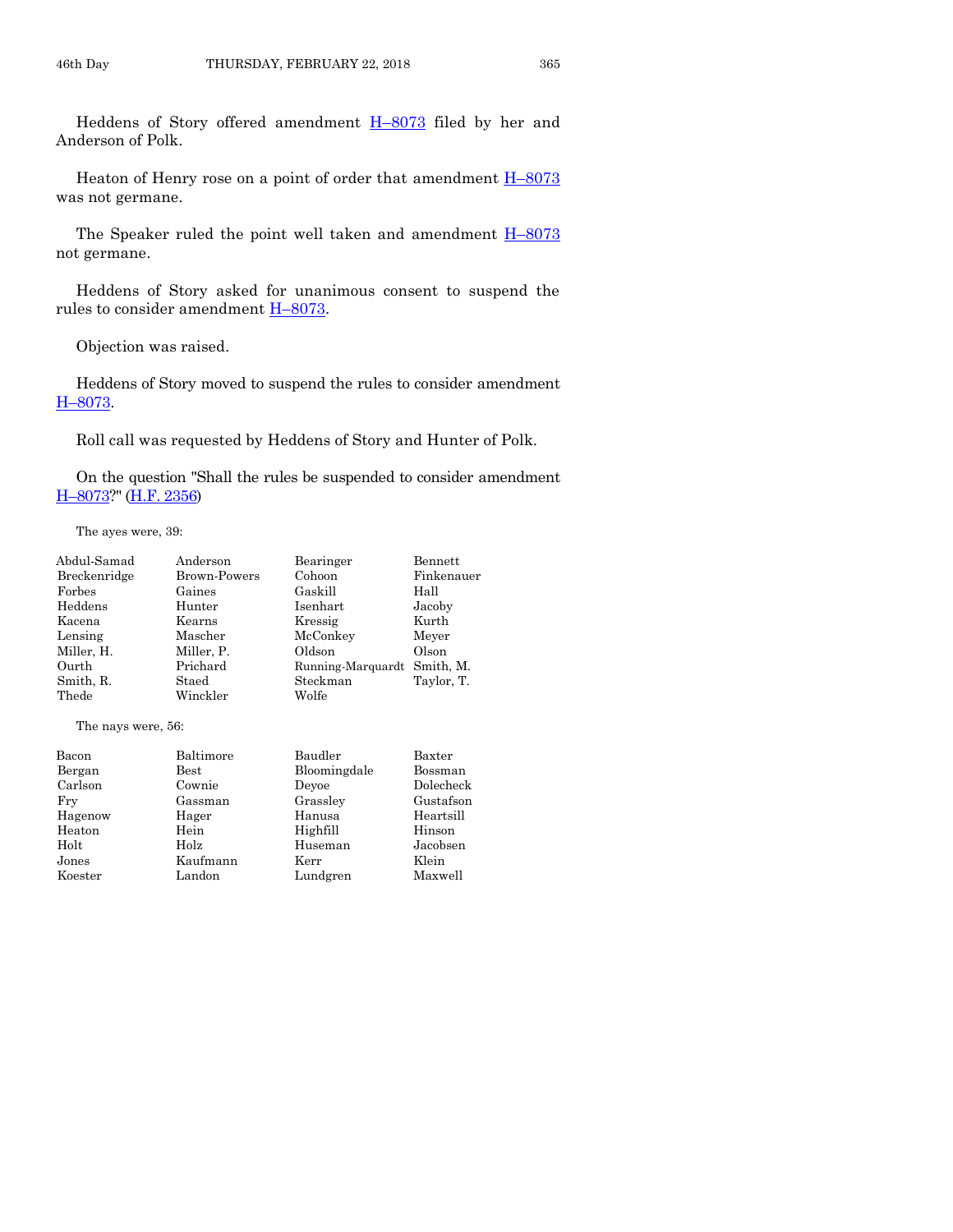| Mohr           | Mommsen | Moore                    |
|----------------|---------|--------------------------|
| Pettengill     | Rizer   | Rogers                   |
| Sexton         | Sheets  | Sieck                    |
| Upmeyer, Spkr. | Watts   | Wheeler                  |
| Worthan        | Zumbach | Windschitl,<br>Presiding |
|                |         |                          |

Absent or not voting, 5:

| Fisher            | <b>Nielsen</b> | Nunn | Vander Linden |
|-------------------|----------------|------|---------------|
| Wessel-Kroeschell |                |      |               |

The motion to suspend the rules lost.

Heddens of Story offered amendment H–[8075](https://www.legis.iowa.gov/legislation/BillBook?ga=87&ba=H8075) filed by her and Anderson of Polk.

Heaton of Henry rose on a point of order that amendment  $H-8075$  $H-8075$ was not germane.

The Speaker ruled the point well taken and amendment  $H-8075$  $H-8075$ not germane.

Heddens of Story asked for unanimous consent to suspend the rules to consider amendment  $H$ –[8075.](https://www.legis.iowa.gov/legislation/BillBook?ga=87&ba=H8075)

Objection was raised.

Heddens of Story moved to suspend the rules to consider amendment H–[8075.](https://www.legis.iowa.gov/legislation/BillBook?ga=87&ba=H8075)

Roll call was requested by Heddens of Story and Bearinger of Fayette.

On the question "Shall the rules be suspended to consider amendment H–[8075?](https://www.legis.iowa.gov/legislation/BillBook?ga=87&ba=H8075)" [\(H.F. 2356\)](https://www.legis.iowa.gov/legislation/BillBook?ga=87&ba=HF2356)

The ayes were, 39:

| Abdul-Samad  | Anderson     | Bearinger | Bennett    |
|--------------|--------------|-----------|------------|
| Breckenridge | Brown-Powers | Cohoon    | Finkenauer |
| Forbes       | Gaines       | Gaskill   | Hall       |
| Heddens      | Hunter       | Isenhart  | Jacoby     |
| Kacena       | Kearns       | Kressig   | Kurth      |
| Lensing      | Mascher      | McConkey  | Meyer      |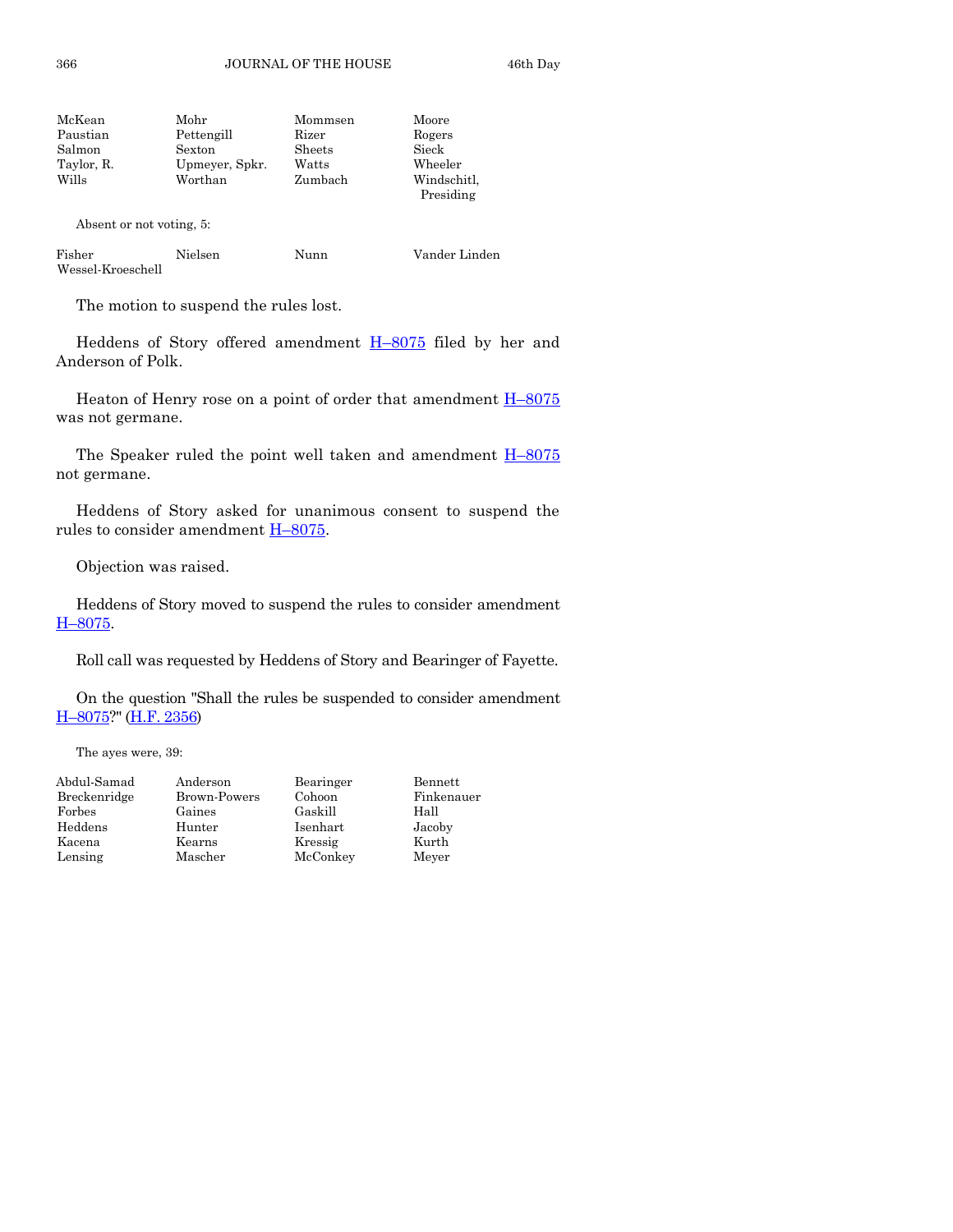Miller, H. Miller, P. Oldson Olson Ourth Prichard Running-Marquardt Smith, M. Steckman Thede Winckler Wolfe

The nays were, 56:

| Bacon      | Baltimore      | Baudler      | Baxter      |
|------------|----------------|--------------|-------------|
| Bergan     | Best           | Bloomingdale | Bossman     |
| Carlson    | Cownie         | Devoe        | Dolecheck   |
| Fry        | Gassman        | Grassley     | Gustafson   |
| Hagenow    | Hager          | Hanusa       | Heartsill   |
| Heaton     | Hein           | Highfill     | Hinson      |
| Holt       | Holz           | Huseman      | Jacobsen    |
| Jones      | Kaufmann       | Kerr         | Klein       |
| Koester    | Landon         | Lundgren     | Maxwell     |
| McKean     | Mohr           | Mommsen      | Moore       |
| Paustian   | Pettengill     | Rizer        | Rogers      |
| Salmon     | Sexton         | Sheets       | Sieck       |
| Taylor, R. | Upmeyer, Spkr. | Watts        | Wheeler     |
| Wills      | Worthan        | Zumbach      | Windschitl, |
|            |                |              | Presiding   |

Absent or not voting, 5:

| Fisher            | Nielsen | Nunn | Vander Linden |
|-------------------|---------|------|---------------|
| Wessel-Kroeschell |         |      |               |

The motion to suspend the rules lost.

Pettengill of Benton rose on a point of order under Rule 10, decorum in debate.

The Speaker ruled the point well taken.

Heaton of Henry moved that the bill be read a last time now and placed upon its passage which motion prevailed and the bill was read a last time.

> Baltimore Bennett Bossman Cohoon Finkenauer

On the question "Shall the bill pass?"  $(H.F. 2356)$  $(H.F. 2356)$ 

The ayes were, 94:

| Abdul-Samad  | Anderson     | Bacon        |
|--------------|--------------|--------------|
| Baudler      | Baxter       | Bearinger    |
| Bergan       | Best         | Bloomingdale |
| Breckenridge | Brown-Powers | Carlson      |
| Cownie       | Devoe        | Dolecheck    |
|              |              |              |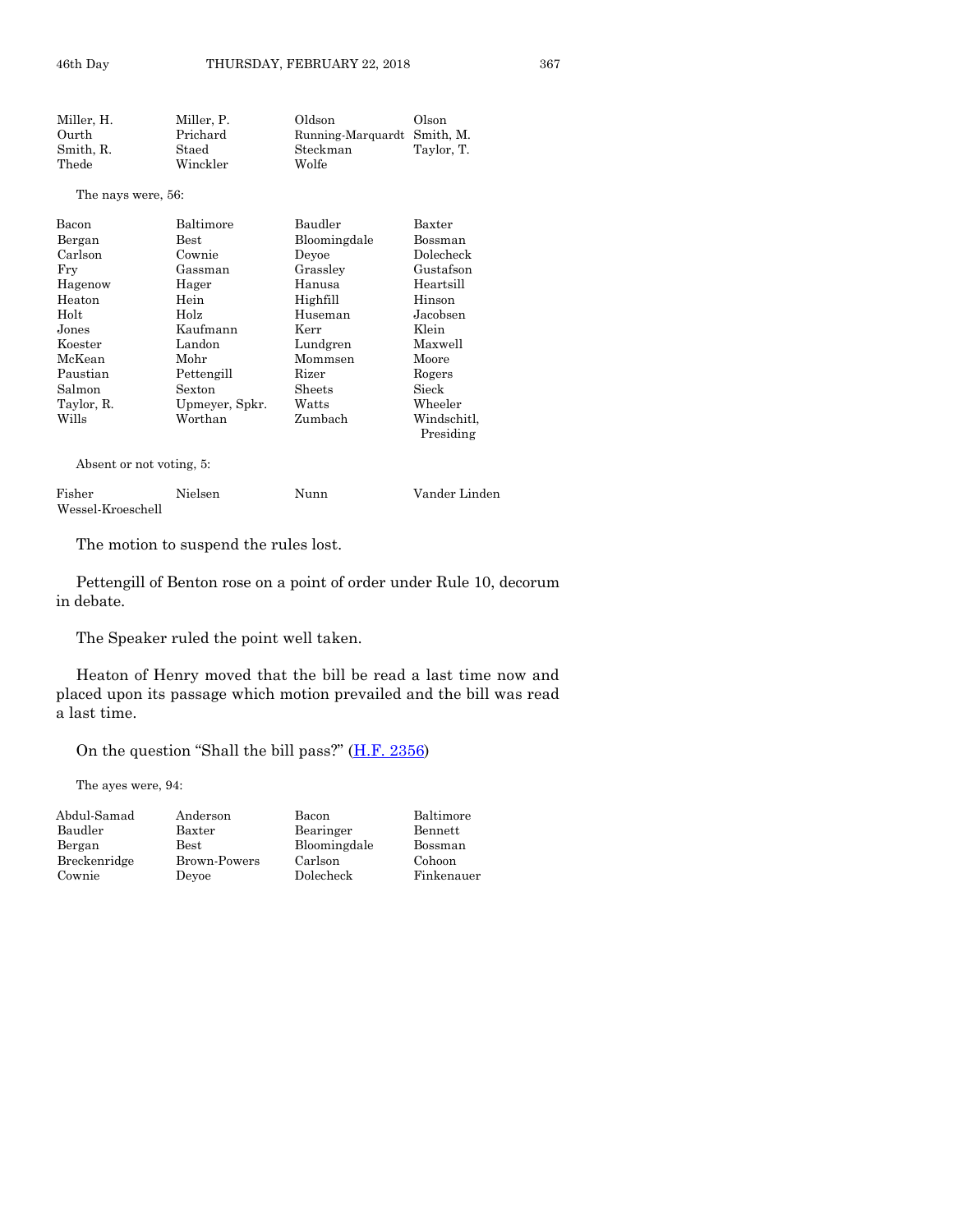| Forbes        | Fry               | Gaines     | Gaskill    |
|---------------|-------------------|------------|------------|
| Gassman       | Grassley          | Gustafson  | Hagenow    |
| Hager         | Hall              | Hanusa     | Heartsill  |
| Heaton        | Heddens           | Hein       | Highfill   |
| Hinson        | Holt              | Holz       | Hunter     |
| Huseman       | Jacobsen          | Jacoby     | Jones      |
| Kacena        | Kaufmann          | Kearns     | Kerr       |
| Klein         | Koester           | Kressig    | Kurth      |
| Landon        | Lensing           | Lundgren   | Mascher    |
| Maxwell       | McConkey          | McKean     | Meyer      |
| Miller, H.    | Miller, P.        | Mohr       | Mommsen    |
| Moore         | Oldson            | Olson      | Ourth      |
| Paustian      | Pettengill        | Prichard   | Rizer      |
| Rogers        | Running-Marquardt | Salmon     | Sexton     |
| $\rm{Sheets}$ | Sieck             | Smith, M.  | Smith, R.  |
| Staed         | Steckman          | Taylor, R. | Taylor, T. |
| Thede         | Upmeyer, Spkr.    | Watts      | Wheeler    |
| Wills         | Winckler          | Wolfe      | Worthan    |
| Zumbach       | Windschitl,       |            |            |
|               | Presiding         |            |            |
|               |                   |            |            |

The nays were, 1:

Isenhart

Absent or not voting, 5:

| Fisher            | Nielsen | Nunn | Vander Linden |
|-------------------|---------|------|---------------|
| Wessel-Kroeschell |         |      |               |

The bill having received a constitutional majority was declared to have passed the House and the title was agreed to.

#### SPECIAL PRESENTATION

M. Smith of Marshall introduced to the House former legislator Wayne Ford.

The House rose and expressed its welcome.

**[House File 2379,](https://www.legis.iowa.gov/legislation/BillBook?ga=87&ba=HF2379)** a bill for an act relating to municipal utility retirement systems, was taken up for consideration.

Carlson of Muscatine moved that the bill be read a last time now and placed upon its passage which motion prevailed and the bill was read a last time.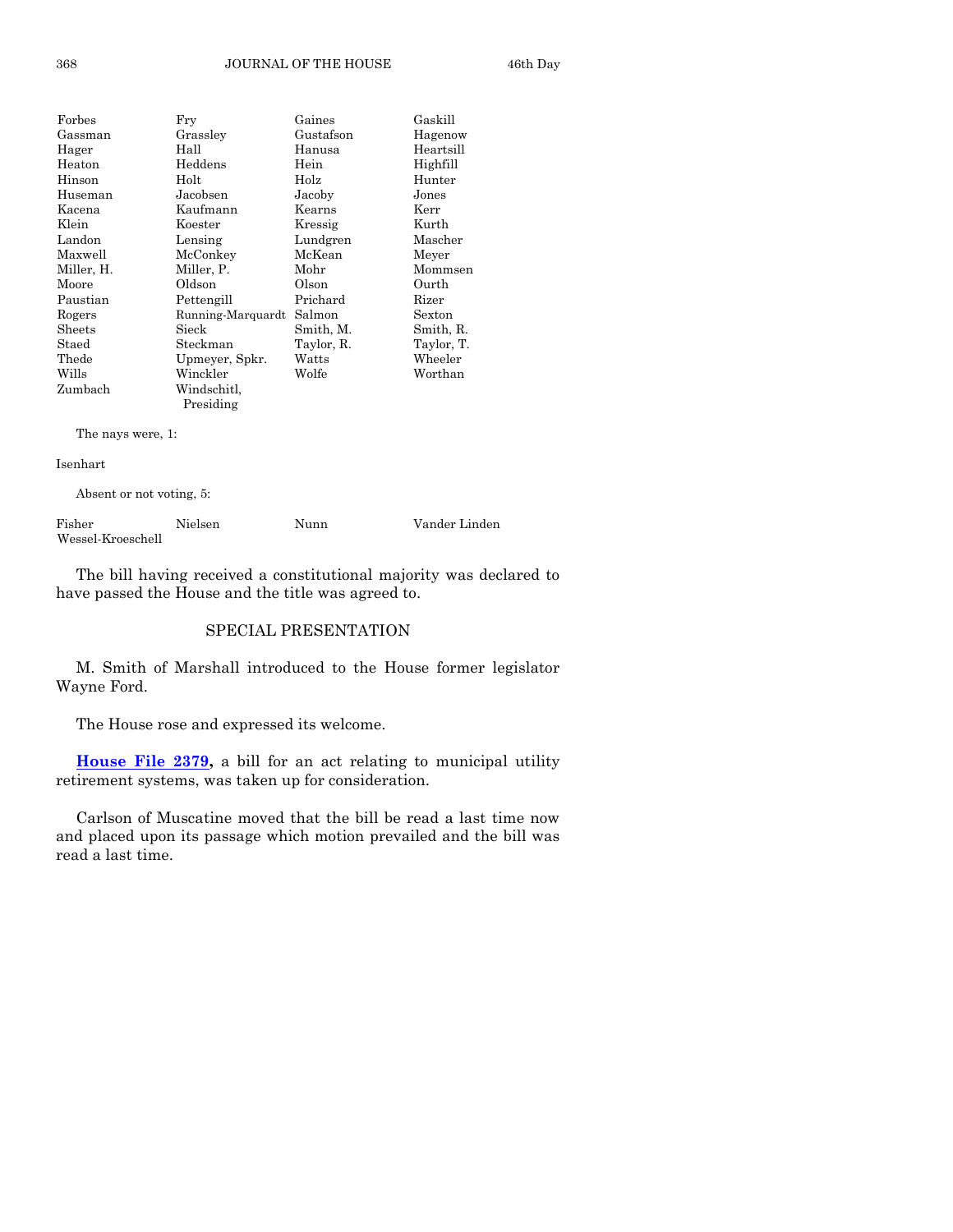#### On the question "Shall the bill pass?" ([H.F. 2379\)](https://www.legis.iowa.gov/legislation/BillBook?ga=87&ba=HF2379)

The ayes were, 94:

| Abdul-Samad              | Anderson          | Bacon        | Baltimore  |
|--------------------------|-------------------|--------------|------------|
| Baudler                  | $B$ axter         | Bearinger    | Bennett    |
| Bergan                   | <b>Best</b>       | Bloomingdale | Bossman    |
| Breckenridge             | Brown-Powers      | Carlson      | Cohoon     |
| Cownie                   | Deyoe             | Dolecheck    | Finkenauer |
| Forbes                   | Fry               | Gaines       | Gaskill    |
| Gassman                  | Grassley          | Gustafson    | Hagenow    |
| Hager                    | Hall              | Hanusa       | Heartsill  |
| Heaton                   | Hein              | Highfill     | Hinson     |
| Holt                     | Holz              | Hunter       | Huseman    |
| Isenhart                 | Jacobsen          | Jacoby       | Jones      |
| Kacena                   | Kaufmann          | Kearns       | Kerr       |
| Klein                    | Koester           | Kressig      | Kurth      |
| Landon                   | Lensing           | Lundgren     | Mascher    |
| Maxwell                  | McConkey          | McKean       | Meyer      |
| Miller, H.               | Miller, P.        | Mohr         | Mommsen    |
| Moore                    | Oldson            | Olson        | Ourth      |
| Paustian                 | Pettengill        | Prichard     | Rizer      |
| Rogers                   | Running-Marquardt | Salmon       | Sexton     |
| Sheets                   | Sieck             | Smith, M.    | Smith, R.  |
| Staed                    | Steckman          | Taylor, R.   | Taylor, T. |
| Thede                    | Upmeyer, Spkr.    | Watts        | Wheeler    |
| Wills                    | Winckler          | Wolfe        | Worthan    |
| Zumbach                  | Windschitl,       |              |            |
|                          | Presiding         |              |            |
| The nays were, none.     |                   |              |            |
| Absent or not voting, 6: |                   |              |            |

| Fisher        | Heddens           | Nielsen | Nunn |
|---------------|-------------------|---------|------|
| Vander Linden | Wessel-Kroeschell |         |      |

The bill having received a constitutional majority was declared to have passed the House and the title was agreed to.

**[House File 2392,](https://www.legis.iowa.gov/legislation/BillBook?ga=87&ba=HF2392)** a bill for an act relating to electronic and mechanical eavesdropping, and the interception of communications, was taken up for consideration.

Heartsill of Marion offered amendment **H**–[8048](https://www.legis.iowa.gov/legislation/BillBook?ga=87&ba=H8048) filed by him and moved its adoption.

Amendment  $H-8048$  $H-8048$  was adopted.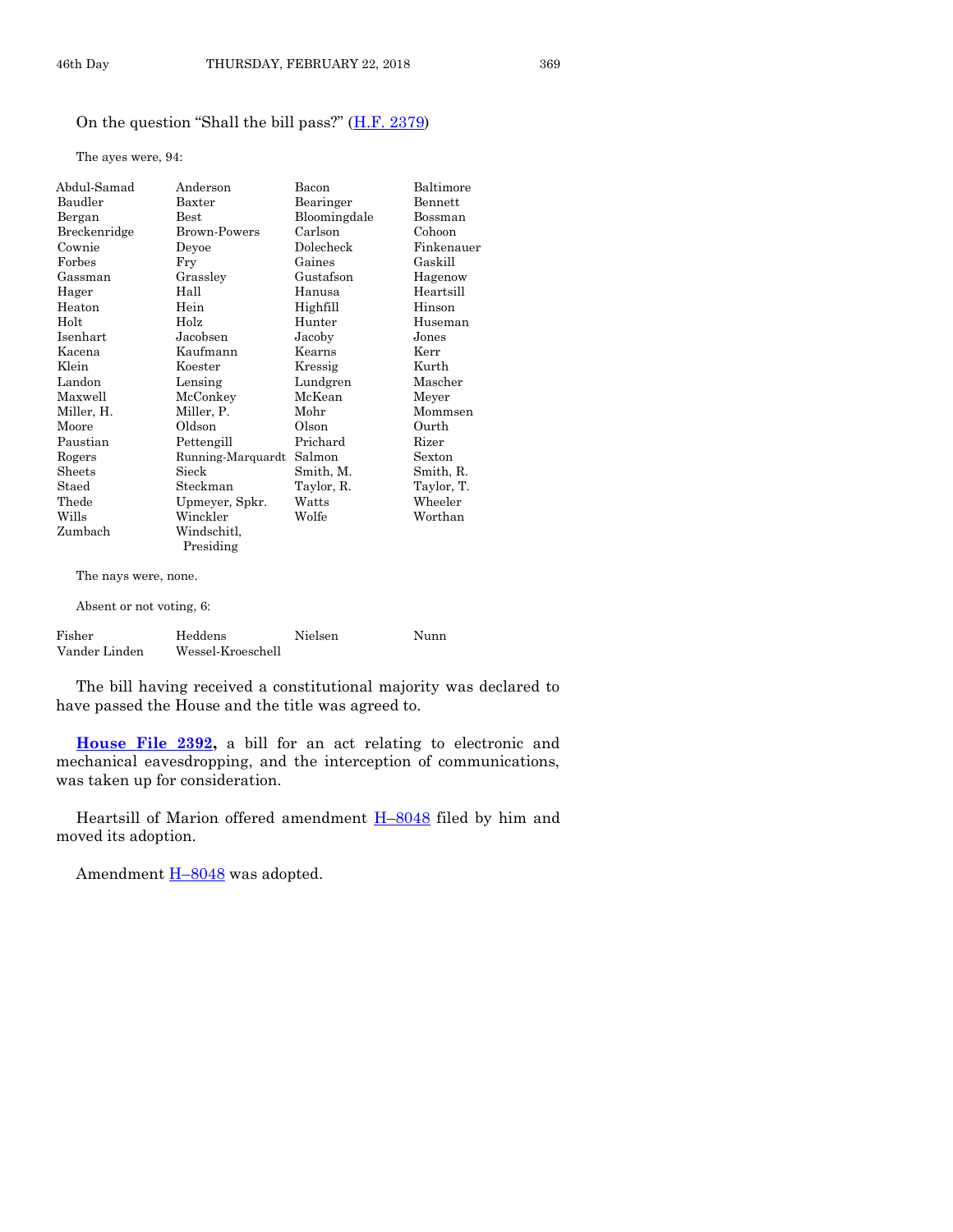Heartsill of Marion moved that the bill be read a last time now and placed upon its passage which motion prevailed and the bill was read a last time.

On the question "Shall the bill pass?" ([H.F. 2392\)](https://www.legis.iowa.gov/legislation/BillBook?ga=87&ba=HF2392)

The ayes were, 94:

| Abdul-Samad  | Anderson                 | Bacon        | Baltimore      |
|--------------|--------------------------|--------------|----------------|
| Baudler      | Baxter                   | Bearinger    | <b>Bennett</b> |
| Bergan       | Best                     | Bloomingdale | Bossman        |
| Breckenridge | Brown-Powers             | Carlson      | Cohoon         |
| Cownie       | Deyoe                    | Dolecheck    | Finkenauer     |
| Forbes       | Fry                      | Gaines       | Gaskill        |
| Gassman      | Grassley                 | Gustafson    | Hagenow        |
| Hager        | Hall                     | Hanusa       | Heartsill      |
| Heaton       | Hein                     | Highfill     | Hinson         |
| Holt         | Holz                     | Hunter       | Huseman        |
| Isenhart     | Jacobsen                 | Jacoby       | Jones          |
| Kacena       | Kaufmann                 | Kearns       | Kerr           |
| Klein        | Koester                  | Kressig      | Kurth          |
| Landon       | Lensing                  | Lundgren     | Mascher        |
| Maxwell      | McConkey                 | McKean       | Meyer          |
| Miller, H.   | Miller, P.               | Mohr         | Mommsen        |
| Moore        | Oldson                   | Olson        | Ourth          |
| Paustian     | Pettengill               | Prichard     | Rizer          |
| Rogers       | Running-Marquardt        | Salmon       | Sexton         |
| Sheets       | Sieck                    | Smith, M.    | Smith, R.      |
| Staed        | Steckman                 | Taylor, R.   | Taylor, T.     |
| Thede        | Upmeyer, Spkr.           | Watts        | Wheeler        |
| Wills        | Winckler                 | Wolfe        | Worthan        |
| Zumbach      | Windschitl.<br>Presiding |              |                |
|              |                          |              |                |

The nays were, none.

Absent or not voting, 6:

| Fisher        | Heddens           | Nielsen | Nunn |
|---------------|-------------------|---------|------|
| Vander Linden | Wessel-Kroeschell |         |      |

The bill having received a constitutional majority was declared to have passed the House and the title was agreed to.

#### INTRODUCTION OF BILLS

**[House File 2463,](https://www.legis.iowa.gov/legislation/BillBook?ga=87&ba=HF2463)** by committee on Ways and Means, a bill for an act amending the definition of small city for purposes of eligibility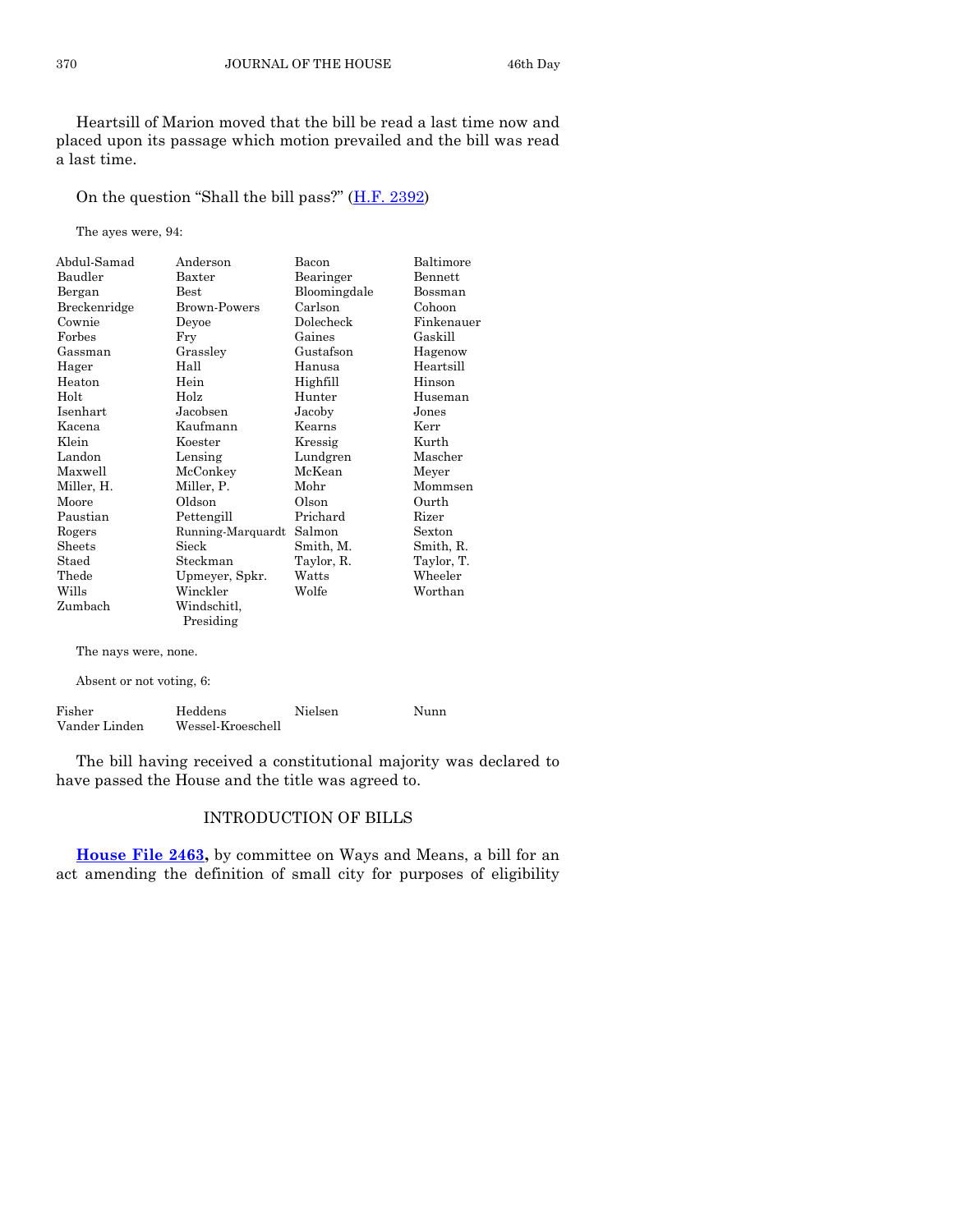under the workforce housing tax incentives program, including effective date and applicability provisions.

Read first time and placed on the **Ways and Means calendar.**

**[House File 2464,](https://www.legis.iowa.gov/legislation/BillBook?ga=87&ba=HF2464)** by committee on Ways and Means, a bill for an act relating to the level of fees imposed pursuant to the land recycling program.

Read first time and placed on the **Ways and Means calendar.**

#### IMMEDIATE MESSAGES

Hagenow of Polk asked and received unanimous consent that the following bills be immediately messaged to the Senate: **House Files 2171, 2255, 2300, 2348, 2351, 2356, 2379** and **2392.**

#### HOUSE FILES WITHDRAWN

Hagenow of Polk asked and received unanimous consent to withdraw House Files 2049, 2091, 2094 and 2275 from further consideration by the House.

#### LEAVE OF ABSENCE

Leave of absence was granted during voting as follows:

Fisher of Tama Heddens of Story Nielsen of Johnson Nunn of Polk Vander Linden of Mahaska Wessel-Kroeschell of Story

#### [SENATE FILE 2113](https://www.legis.iowa.gov/legislation/BillBook?ga=87&ba=SF2113) REFERRED

The Speaker announced that **Senate File 2113**, previously referred to committee on **Education** was **passed on file.**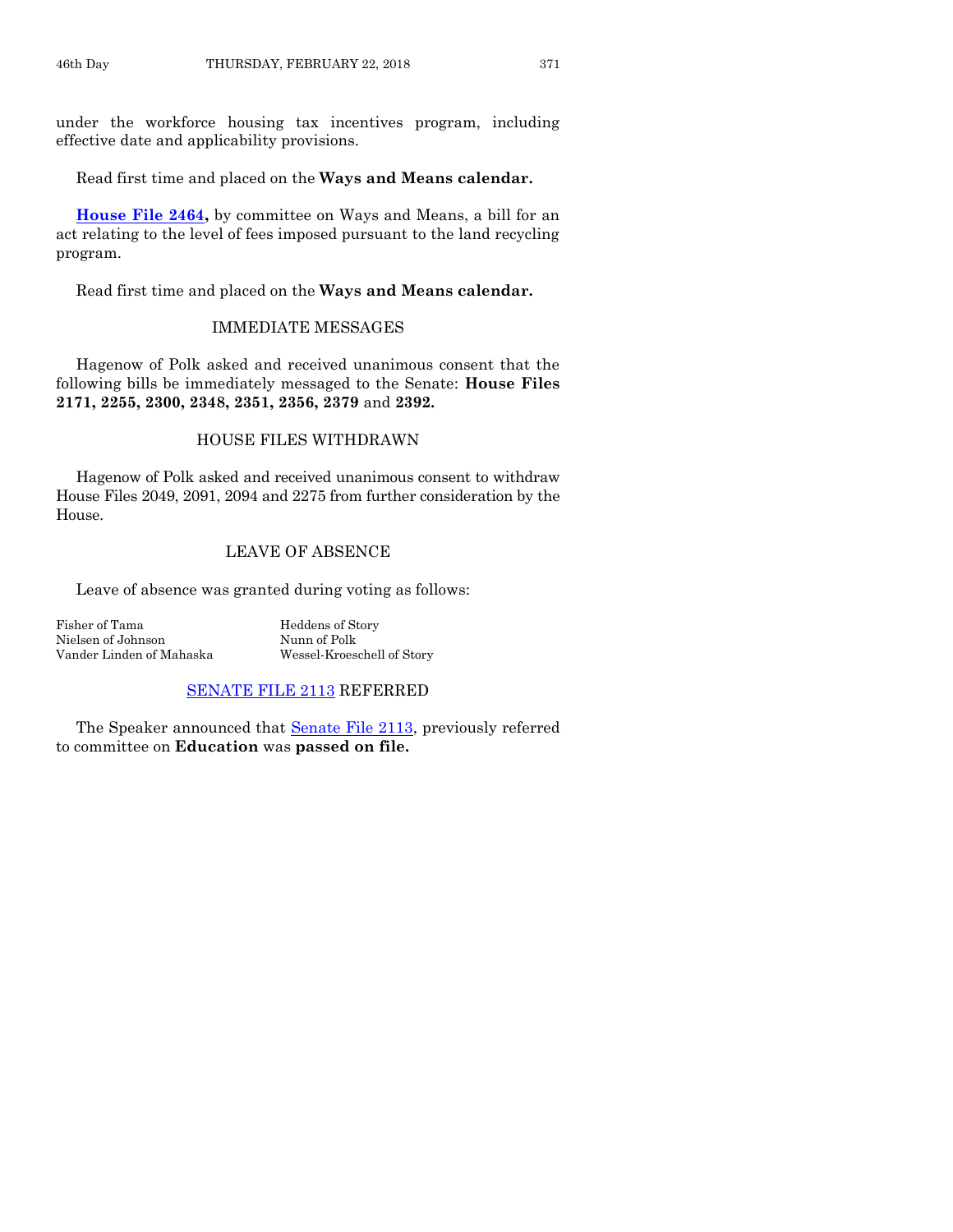#### EXPLANATION OF VOTE

On February 21, 2018, I was necessarily absent during voting in the House chamber. Had I been present, I would have voted as follows:

| House File 2193 - "aye"   |
|---------------------------|
| House File $2196 -$ "aye" |
| House File $2232 -$ "aye" |
| House File 2237 - "aye"   |
| House File 2240 - "aye"   |
| House File 2309 - "aye"   |
|                           |

Gaines of Polk

#### SUBCOMMITTEE ASSIGNMENTS

#### **[Senate File 2037](https://www.legis.iowa.gov/legislation/BillBook?ga=87&ba=SF2037)**

Transportation: R. Taylor, Chair; Jacoby and Wills.

#### **[Senate File 2067](https://www.legis.iowa.gov/legislation/BillBook?ga=87&ba=SF2067)**

Transportation: Bacon, Chair; Maxwell and Olson.

#### **[Senate File 2155](https://www.legis.iowa.gov/legislation/BillBook?ga=87&ba=SF2155)**

State Government: Bergan, Chair; Koester and Lensing.

#### **[Senate File 2257](https://www.legis.iowa.gov/legislation/BillBook?ga=87&ba=SF2257)**

Commerce: Wills, Chair; Holz and Kacena.

#### **[Senate File 2271](https://www.legis.iowa.gov/legislation/BillBook?ga=87&ba=SF2271)**

Transportation: Landon, Chair; Cohoon and Huseman.

#### AMENDMENTS FILED

| H.F. | 2408 | Isenhart of Dubuque    |
|------|------|------------------------|
| H.F. | 2356 | Winckler of Scott      |
| H.F. | 2280 | R. Smith of Black Hawk |
| S.F. | 2131 | Breckenridge of Jasper |
| S.F. | 2131 | Winckler of Scott      |
| H.F. | 2308 | Best of Carroll        |
|      |      |                        |